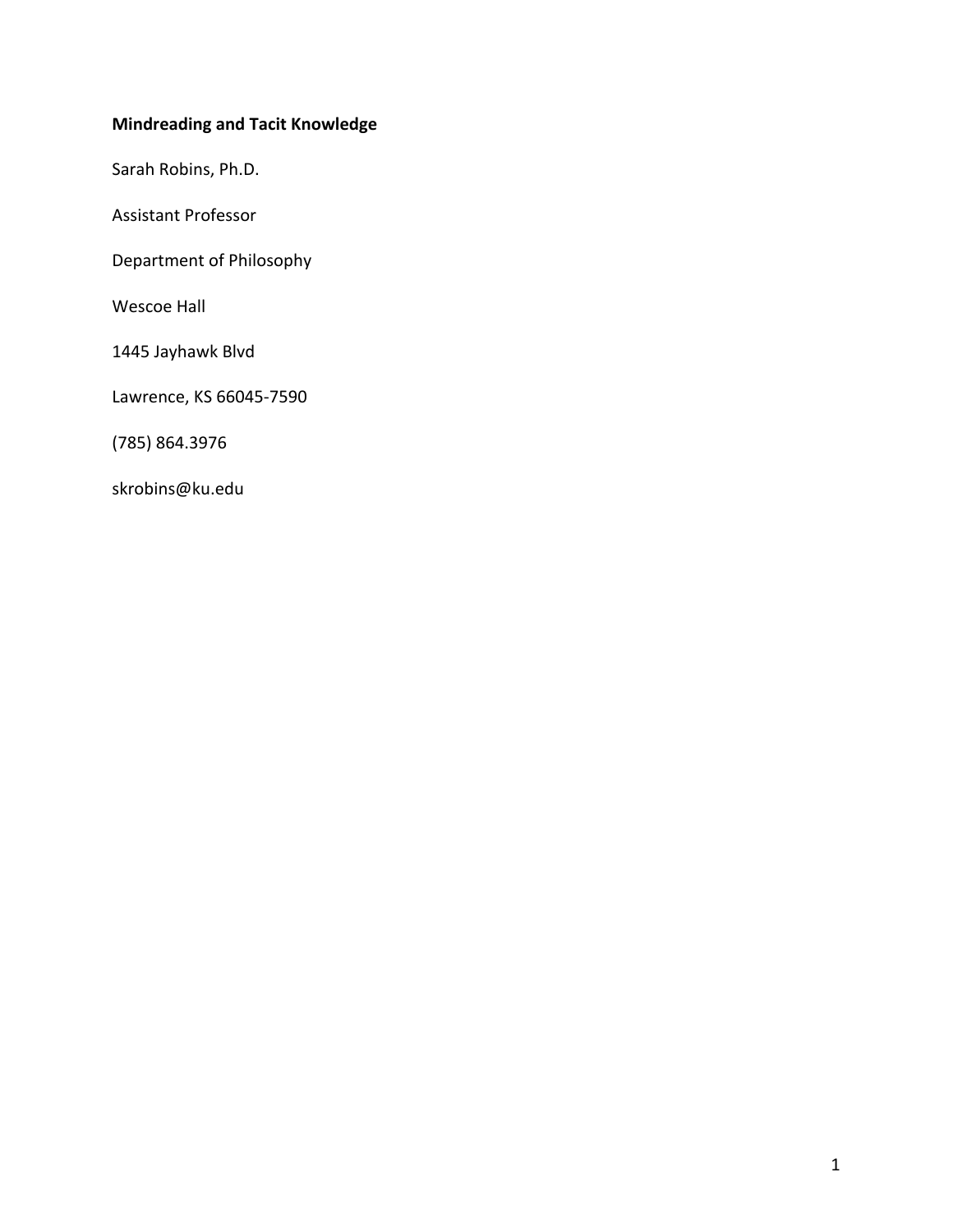# **Mindreading and Tacit Knowledge**

**Abstract** Debate over the nature of mindreading proceeds on the assumption that theory and simulation offer distinct characterizations of this ability. The *threat of collapse* objection questions this assumption, suggesting that simulation collapses into theory because both are committed to mindreading as tacit knowledge. Although both sides dismiss this objection, I argue that the threat is real. Theory and simulation are both accounts of mindreading as tacit knowledge and so the debate between them collapses.

**Keywords:** Mindreading, Theory-theory, Simulation, Tacit Knowledge

# **1. Introduction**

The debate over the nature of mindreading proceeds on the assumption that theory-theory and simulation theory offer distinct characterizations of our ability to explain and predict the behavior of others.<sup>1</sup> Theory-theorists argue that our ability to mindread is made possible by possession of a theory, albeit a tacit one. Simulation theorists argue that the inaccessibility of this alleged theory is a mark against the theory-theory proposal and offer an alternative account of mindreading as theory-less simulation of other minds. As characterized, this debate makes sense only so long as there is a difference between mindreading via use of a tacit theory and mindreading via simulation.

Proponents of the *threat of collapse* objection (e.g., Dennett, 1987; Heal, 1994) challenge this assumption, arguing that simulation collapses into theory because both are committed to mindreading via tacit knowledge. While both theory-theorists (Davies & Stone, 2001) and simulation theorists (Goldman, 2006) resist this conclusion, I contend that the threat

<sup>&</sup>lt;sup>1</sup> Mindreading should be understood as roughly synonymous with *folk psychology, theory of mind, perspective taking*, and so on. Gordon (2009) and other proponents of the Embodied Cognition View (e.g., Gallagher, 2007) take issue with the presumption that social cognition requires appeal to mental states. For the purposes of this paper, I do not question this assumption. However, my claim that the mindreading debate collapses should come as welcome news to proponents of the Embodied Cognition View, as it serves to corral their opponents.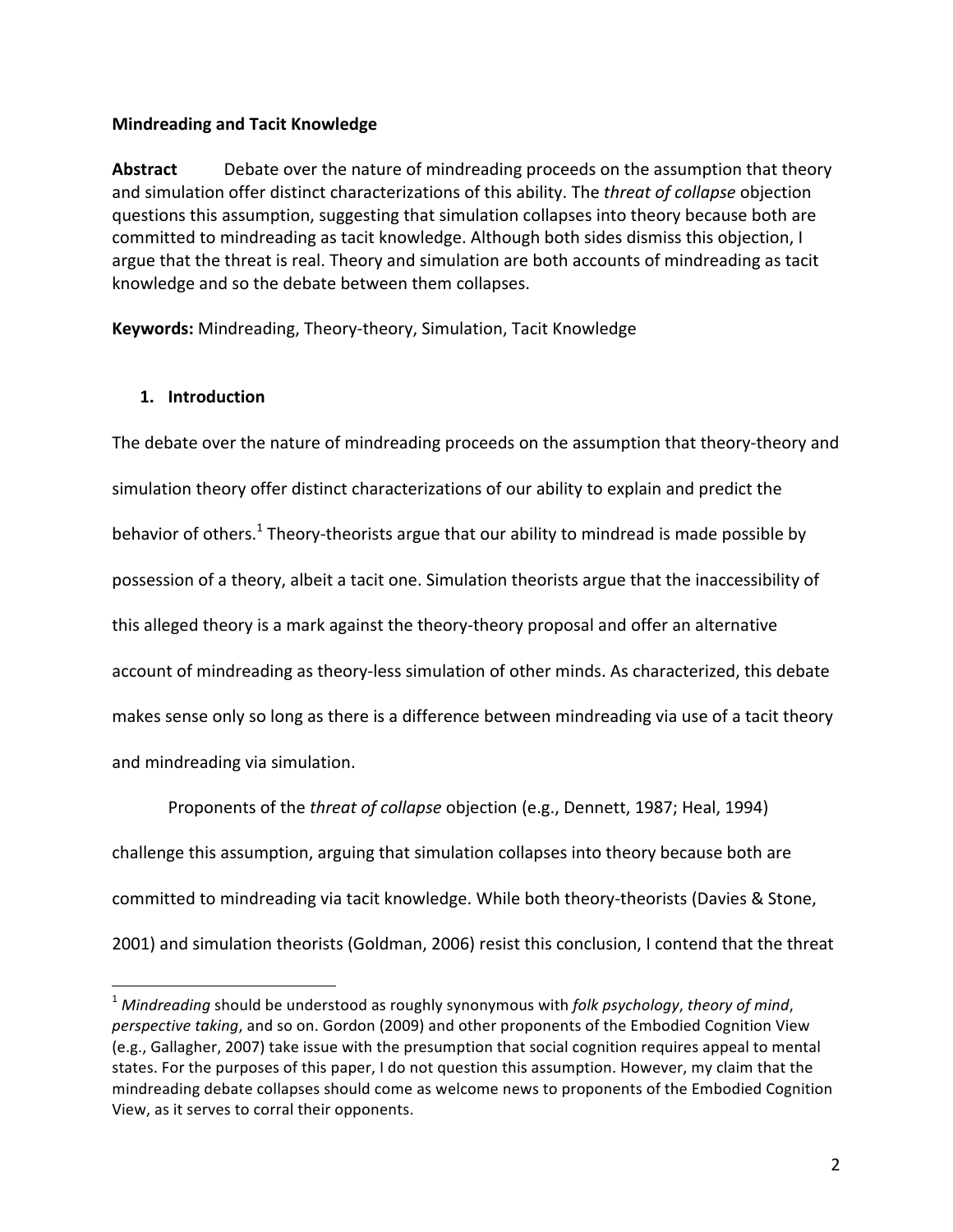is real. In what follows, I argue that those involved in the debate over the nature of mindreading should pay closer attention to the requirements for tacit knowledge, and that doing so reveals two important conclusions. First, Goldman's account of process-driven simulation collapses into a variant of theory-theory; it cannot be saved in the way that Davies and Stone propose, nor can Goldman himself prevent the collapse. Second, the collapse extends to all other versions of simulation theory. In order to explain the ability to mindread, simulation must involve mental state ascriptions, and so there is no way to avoid characterization of simulation as appeal to tacit, psychological knowledge. By recognizing the collapse of simulation, we can abandon the view of mindreading as an entrenched debate between theory-theorists and simulation theorists, refocusing on the shared aim of best characterizing this ability.

# **2. Two Views of the Nature of Mindreading**

Mindreading refers to our sophisticated yet implicit ability to explain and predict the behavior of ourselves and others in terms of underlying mental states—most commonly beliefs and desires, but also hopes, fears, hunches, and the like. Suppose, for example, that I am trying to predict whether you will go see the newest action movie at the cinema. My speculation about what you will do will almost certainly involve appeal to your mental states: whether you prefer documentaries, believe that box office ticket prices have become exorbitant, or fear going out in public. All of these—and more—will be used to generate my prediction. I arrive at an answer by coupling them with an understanding of how mental states connect to one another and to behavior. The disagreement between theory-theorists and simulation theorists concerns how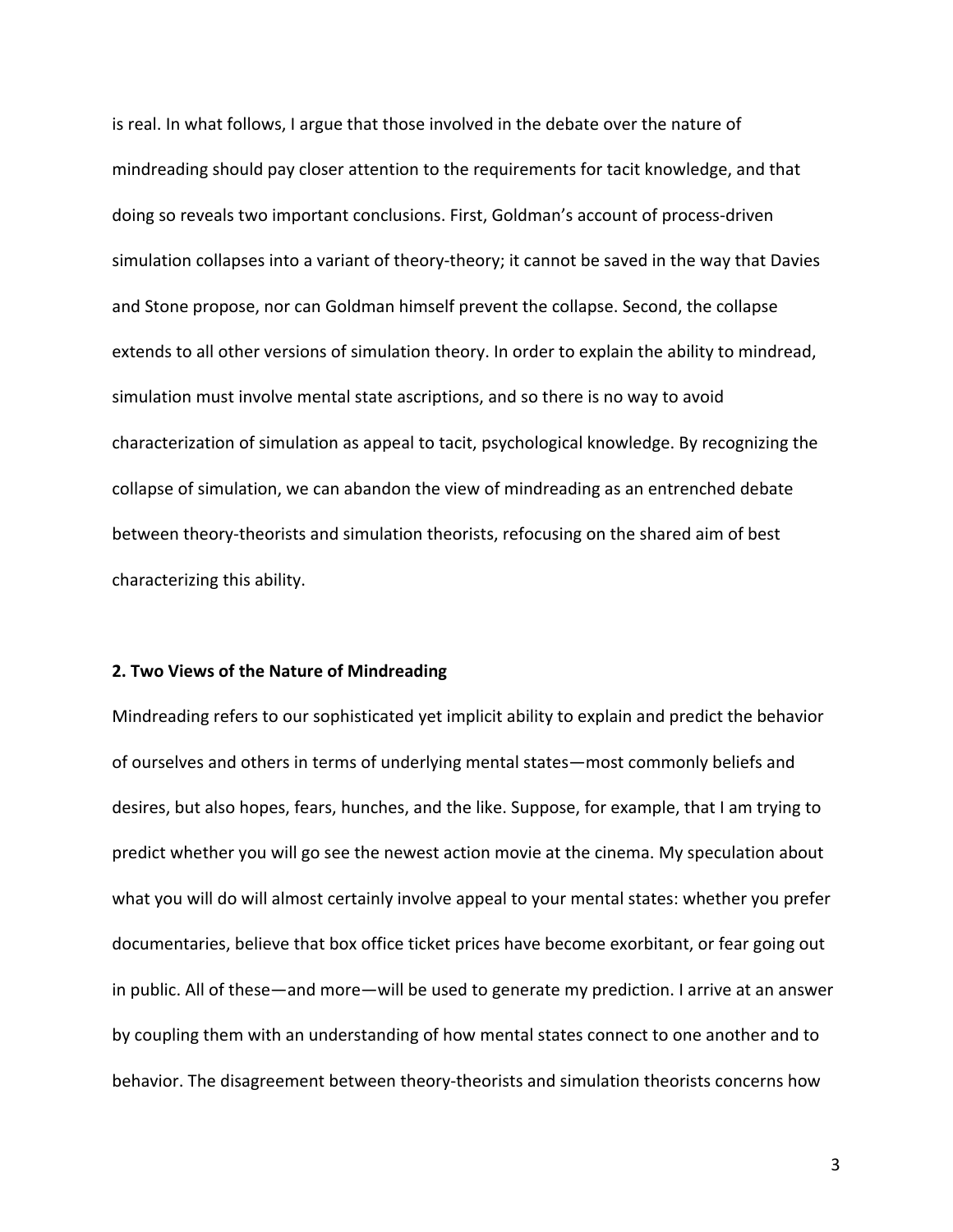to best characterize this understanding that mindreading requires. In this section, I provide an overview of theory-theory and simulation theory, focusing on the versions developed by Stich and Nichols (2003) and Goldman (2006), respectively.<sup>2</sup>

# **2.1 Theory-Theory**

 $\overline{a}$ 

Theory-theorists claim that our ability to predict and explain the behavior of others requires the possession of a body of knowledge about mental states and their interrelations, and further, that this body of knowledge is best described as a theory (Morton, 1980). Sellars (1956) is often credited as the source of this claim, as he put forth the idea of "folk psychology" in his mythical account of Jones—a (fictional) ancestor who initiated the practice of speaking about behavior as caused by hidden, inner states like beliefs and desires.<sup>3</sup>

While all theory-theorists subscribe to the idea that folk psychological practice relies

upon a theory of folk psychology, theory-theorists differ amongst themselves as to what this

 $2$  My review leaves out what is often characterized as a third position: the Rationality view. Proponents of the Rationality view claim that when we engage in mindreading we are using a theory of rationality to explain how others should act and predict what they will do on the basis of our understanding of normative principles of reasoning and choice (e.g., Dennett, 1987; Heal, 2003). I view these accounts as personal level descriptions of mindreading that could be amenable to implementation by either by theory or simulation. For example, Heal's notion of co-reasoning is often depicted as personal-level simulation (Davies & Stone, 2001).

 $3$  Lewis (1972) offers a detailed account of how this theory could be understood. On his view, the set of folk statements we use to explain one another can be conjoined so as to create the theory of folk psychology. From here, each of our mental state terms is defined by the role it plays in this theory (i.e., a belief just is whatever state mediates between the behaviors and other mental states that are listed as being related in our commonsense statements). These functional roles implicitly define each term, which can be made explicit via Ramsification: by conjoining all of our folk statements, replacing mental state terms with variables, and then existentially quantifying over those variables, each term is defined without circularity.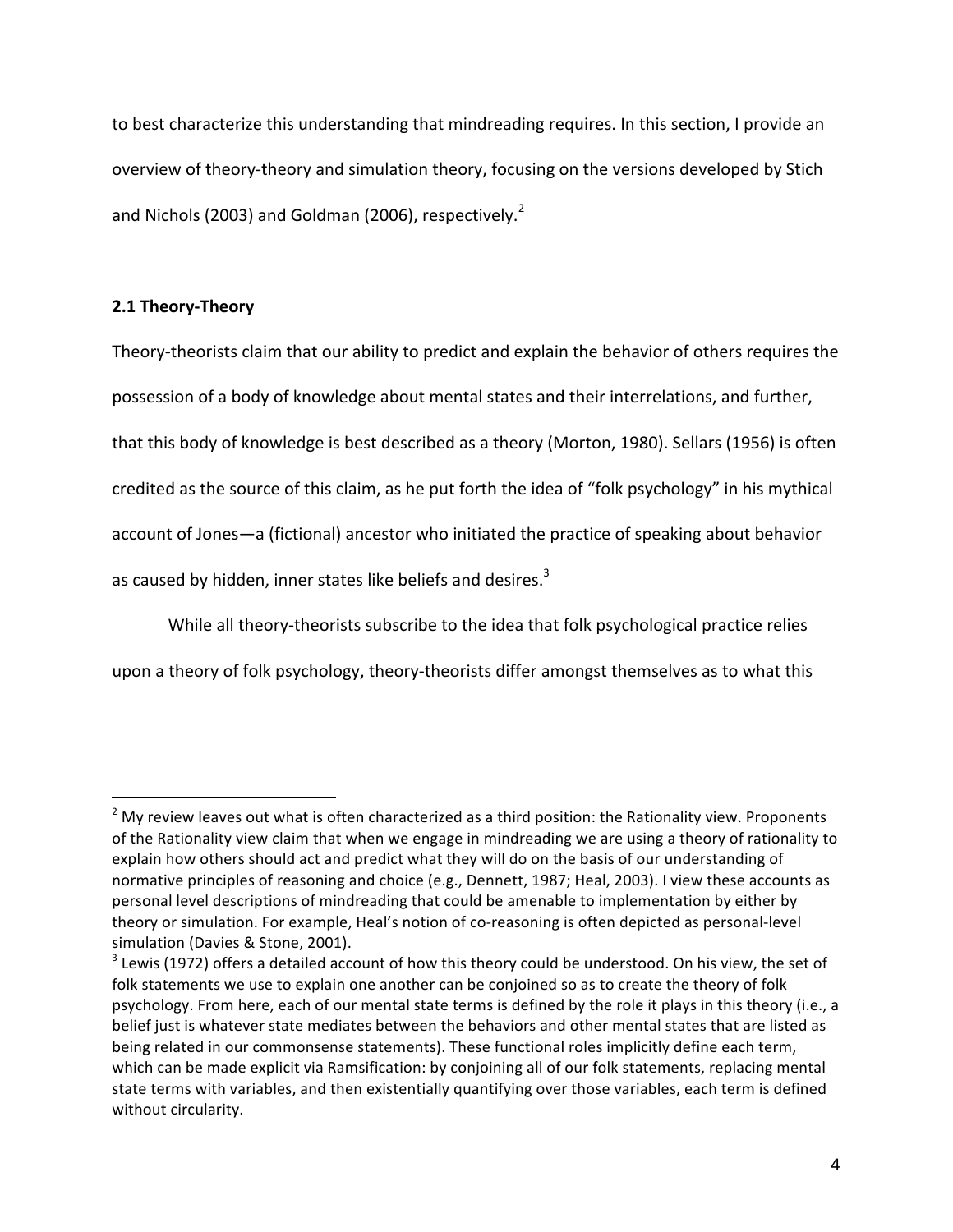theory involves.<sup>4</sup> Some believe that the theory is a set of law-like generalizations, exhibiting a deductive nomological structure (Fodor, 1987) while others contend that the theory is comprised of a small set of core heuristics (Botterill, 1996). Still others do not take a stand, allowing any body of internally represented psychological information to count as theoretical (Stich & Nichols, 1995: 2003).

Stich and Nichols' broad characterization is the widely accepted one, as it is compatible with the predominant information-processing approach to cognition. On their view, mindreading is theoretical so long as it "exploit(s) an internally represented body of information about psychological processes and the ways in which they give rise to behavior" (1995, p. 88). Stich and Nichols resist not only a particular account of theories, but also any particular account of mental representation or cognitive architecture. Leaving these matters unsettled is not intended as a signal of their unimportance, but rather as an acknowledgement that such debates are to be had within theory-theory and are thereby orthogonal to debates between theory-theory and simulation.

Theory-theorists agree that, whatever its structure, our folk psychological theory is tacit. Some claim it to be only "weakly tacit" (Botterill, 1996), but most draw on an analogy between the tenets of folk psychology and the grammatical rules of a language (e.g., Carruthers, 1996; Jackson, 2000).<sup>5</sup> In much the same way that we cannot articulate the rules we follow when we understand a language and yet have no difficulty speaking grammatically and detecting

 $4$  Theory-theorists also differ in whether or not they consider the theory to be innate (Fodor, 1992; Carruthers, 1996) or learned (Perner, 1991; Wellman, 1990), or perhaps even learned by a process amenable to theory revision in science (Gopnik & Meltzoff, 1997). There are also differences in terms of whether the ability is thought of as modular (Baron-Cohen 1995; Carruthers, 2006) or not (Leslie, 2000).  $^5$  For Botterill, a weakly tacit theory is one that is "unstated, but recoverable" (1996, p. 113). Chomsky (1986) offers a characterization of our linguistic abilities in terms of tacit understanding.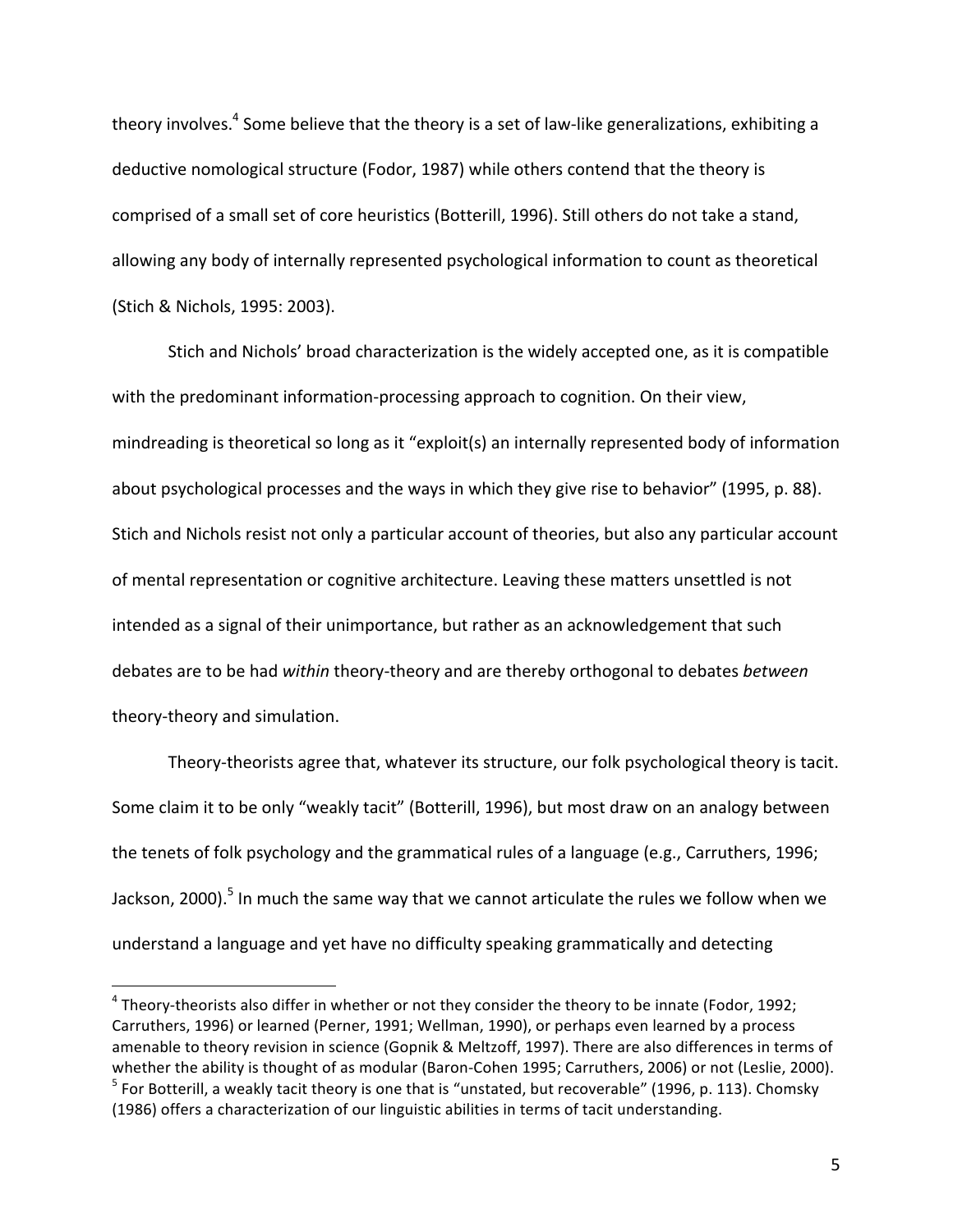ungrammatical sentences, so too proponents of theory-theory claim that our everyday interactions with one another are guided by a folk psychological theory that we understand but cannot articulate. Aside from this analogy, theory-theorists say little about the nature of tacit psychological knowledge and the requirements for its attribution. And yet, the claim remains critical to the view. The reliance of mindreading upon tacit knowledge is often described as the "prevailing assumption in the empirical research on folk psychology" (Nichols, 2002).

#### **2.2 Simulation Theory**

 $\overline{a}$ 

Simulation theory is best understood contrastively, as an alternative to the dominant, theorytheory view.<sup>6</sup> Simulation theorists reject the claim that mindreading requires a sophisticated body of theoretical knowledge and focus instead on our ability to project ourselves into the mental perspective of another person. The simulation process takes various names: imaginatively identifying (Goldman, 1989), co-reasoning (Heal, 2003), radical simulation (Gordon, 1995), recreative imagining (Currie & Ravenscroft, 2002), and so on. These views share a commitment to the idea that simulation offers an account of mindreading that is less burdensome than the one given by theory-theory.

As with theory-theorists, simulation theorists differ in their particular commitments. Some believe that the ability to simulate others is underwritten by direct access to our own mental states (Harris, 1989; Goldman 1989; 2006). Others claim that knowledge about the self and other is equally accessible (Gordon 1986; 2008; Heal, 2003). There is also disagreement

 $6$  Although all simulation theorists agree that theory-theory is the dominant view from within the debate over the nature of mindreading, some theorists have noted the significance of simulation-style accounts of cognition from the Verstehen tradition that predate theory-theory (Heal, 2003).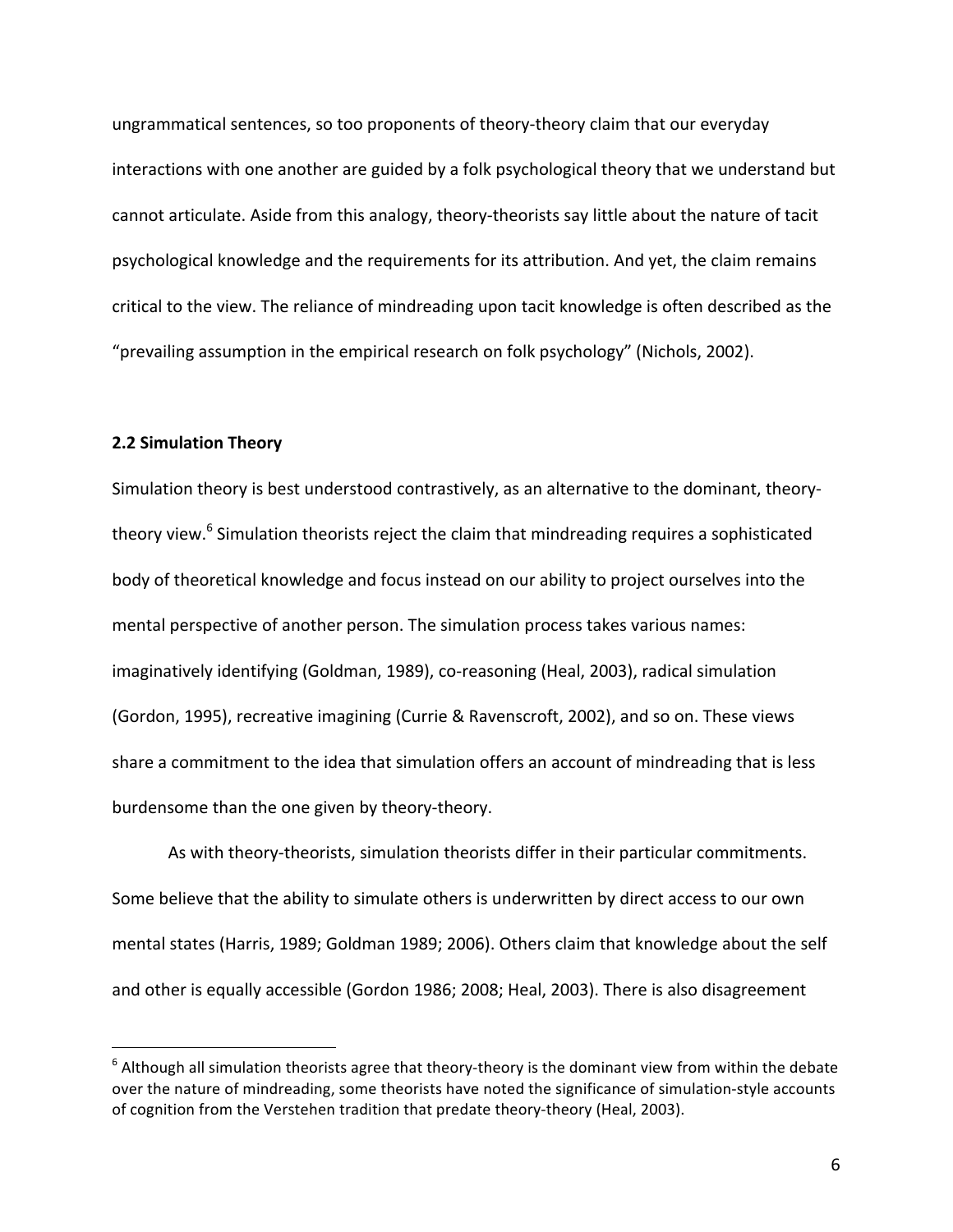over whether the basis of simulation comes from our similarity to those we simulate (Goldman, 1989) or from assumptions of rationality (Heal, 2003).

On the simulation view, the greatest resource for understanding the minds of others is something every person easily possesses: a mind of her own. On the assumption that all minds are sufficiently similar, explaining other people is easy-you just imagine that you are the other person. As Goldman explains:

A fundamental idea of simulation theory is that mindreaders capitalize on the fact that they themselves are decision-makers, hence possessors of decision-making capacities. To read the minds of others they need not consult a special chapter on human psychology, containing a theory about the human decision-making mechanism. Because they have one of those mechanisms themselves, they can simply run their mechanism on pretend inputs (2006, p. 20).

Goldman believes that the use of one's own decision-making processes results in substantially weaker demands on the mindreader than the attribution of tacit knowledge. But given the broad characterization of theory-theory as a body of psychological information, as given by Stich and Nichols (2003), it is unclear whether and to what degree these two views actually differ in their commitments. This is the issue to which I now turn: whether simulation can withstand the threat of collapse into theory-theory.

# **3. Prelude to Collapse**

The threatened collapse of theory and simulation could come about in several distinct ways. For instance, simulation and theory could be discovered to be explanations of separate practices, causing the debate to collapse for lack of a shared topic of interest. Or the debate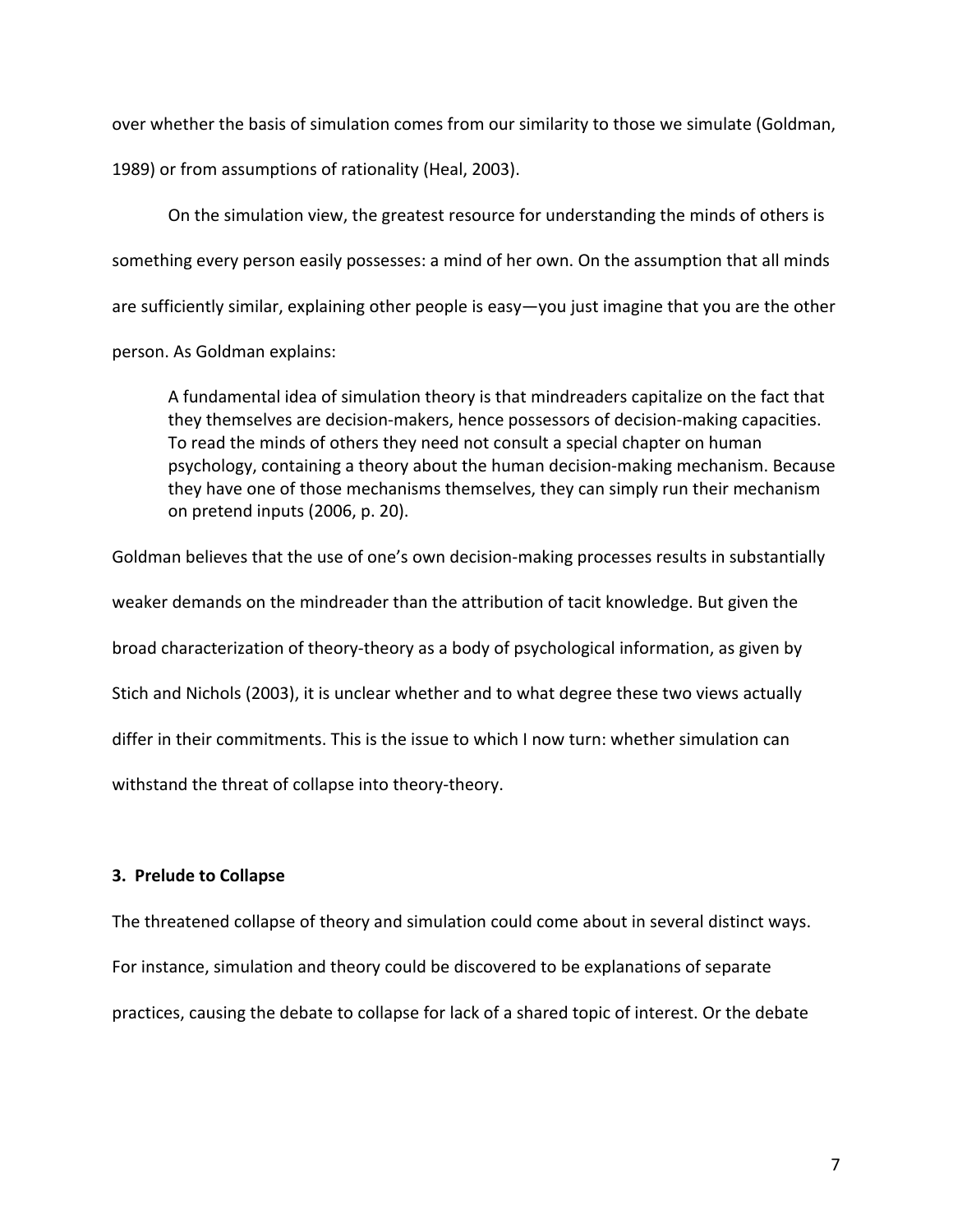could collapse because they each explain different, non-opposing aspects of the same practice.<sup>7</sup> Some theory-theorists now advocate a hybrid view along these lines, according to which theory-theory and simulation are each sufficient to handle particular cases of mindreading (Perner & Küberger, 2005; Mitchell, 2005; Currie & Ravenscroft, 2002). These are both neutral forms of collapse, attributing the debate's disintegration to a lack of genuine disagreement between the two views.

Given the current emphasis on simulation as a plausible *alternative* to theory-theory, the worries about collapse here are different. The question is whether the debate collapses in a non-neutral way, because simulation fails to offer a distinctive, non-theoretical account of mindreading. If this form of collapse occurred, then simulation would become a variant within theory-theory.<sup>8</sup> Over the course of the debate between theory-theorists and simulation theorists, there has been movement in this direction.

While the initial formulations of simulation denied any role for theory in the process of mindreading (Gordon, 1986; Heal, 1986), many simulationists now acknowledge that simulation requires some theoretical assumptions. This concession comes in response to theory-theorists' observation that simulation requires at least some background theoretical knowledge (Stich & Nichols, 1995; Jackson, 1999). When a person prepares to simulate the mental states of another person, the theory-theorist argues, she must make certain assumptions. For instance,

 $<sup>7</sup>$  These can be different forms of collapse. Imagine you and I are debating the rock star status of the lead</sup> singer of Van Halen. Our debate would collapse in the first way if it turns out I am talking about David Lee Roth and you are talking about Sammy Hagar. It would collapse in the second way if we're both talking about David Lee Roth, but I am focused on his stage presence, while you are focused on his selfaggrandizing interviews.

 $8$  Which is not to say that simulation would fail to be the most plausible account of the nature of mindreading on offer, just that the account if offers would fail to be a non-theoretical one.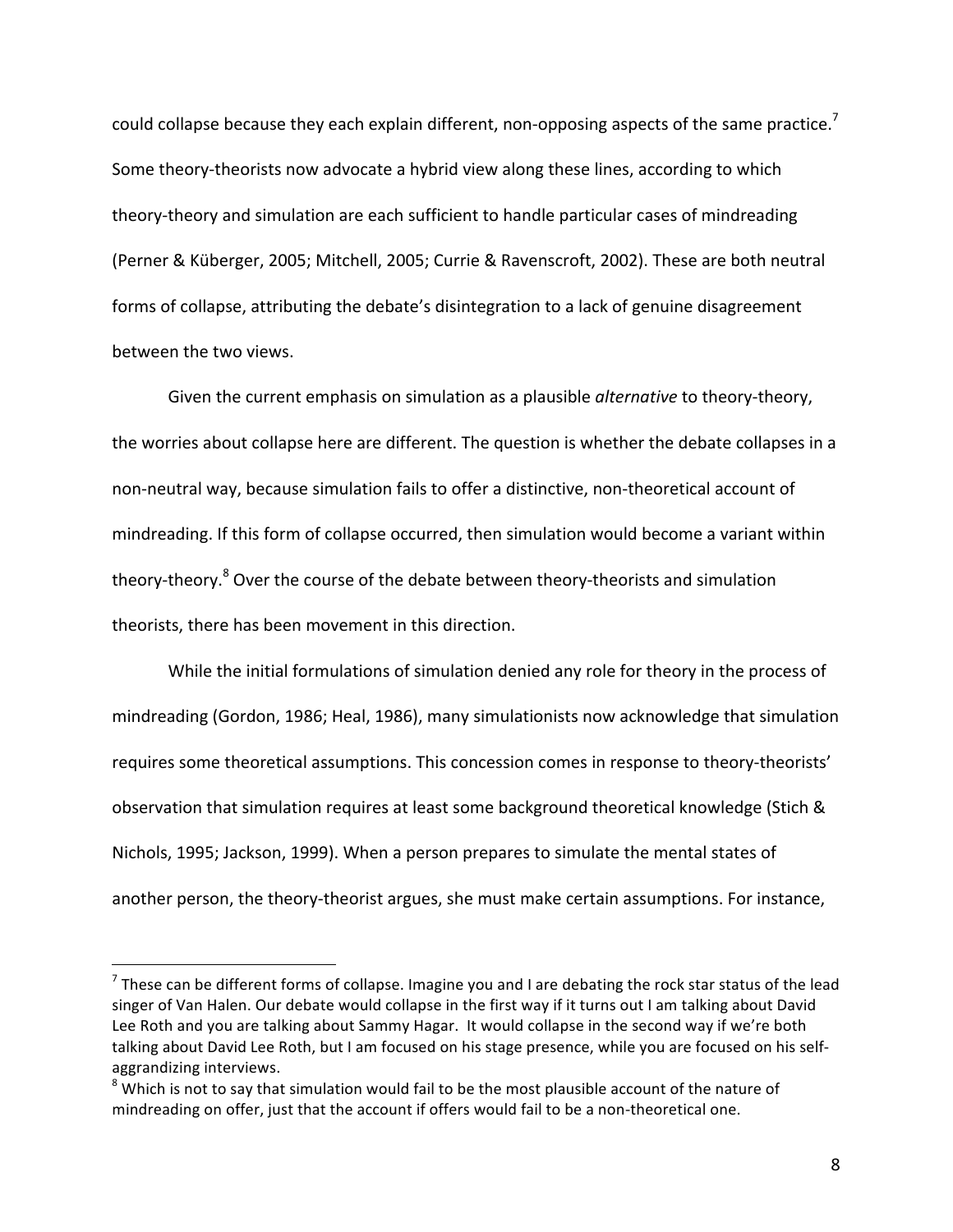she must assume that she is similar to the person she intends to simulate, otherwise she has no reason to expect her simulation to be successful. Davies and Stone (2001) offer an example of the required assumption:

*Me-You Principle*: If, in circumstances C, my mental life would be thus-andso then if O is in circumstances C then *ceteris paribus* O's mental life is thusand-so (p. 142). $9^9$ 

As this is a generalization about psychological states, it is a piece of psychological theorizing. And since each instance of simulation draws on something like the Me-You Principle, no account of simulation can claim to be free of psychological theorizing. Many simulation theorists have been happy to grant this point (e.g., Currie & Ravenscroft, 2002; Heal, 2003; Goldman, 2006) and for good reason. First, it seems difficult to motivate why (or how) one could simulate without appeal to such a background assumption. Second, this principle does not challenge simulation's role in the process of mindreading. The Me-You Principle affords theorizing a background role. Once one is prepared to mindread all that is needed is the ability to simulate, not theorize. Simulation remains intact and theory-free. $^{10}$ 

These concessions—from theory-theorists and simulation theorists alike—narrow the scope of the disagreement between theory-theorists and simulation theorists. Still, how one chooses to characterize the debate's current stay of play tends to reflect one's theoretical point of origin. Theory-theorists characterize the reformed debate as one between "knowledge rich"

 $9$  If one's account of simulation (e.g., Heal's, 1998) operates on assumptions about the rationality of the person to be simulated, then Davies and Stone suggest the following reformulation: Norm-You: if, in circumstances C, one's mental life should be thus-and-so then if O is in circumstances C then ceteris paribus O's mental life is thus-and-so (2001, p. 143).

 $10$  Gordon (1995) has remained opposed to the concessions of detailed here, denying that mindreading requires one to possess mental concepts. Heal (2003) offers an argument as to why even simulation must concede a role for psychological concepts and generalizations. In his most recent formulations of the view, Gordon (2008; 2009) suggests his view of simulation is most amenable to the embodied cognition view.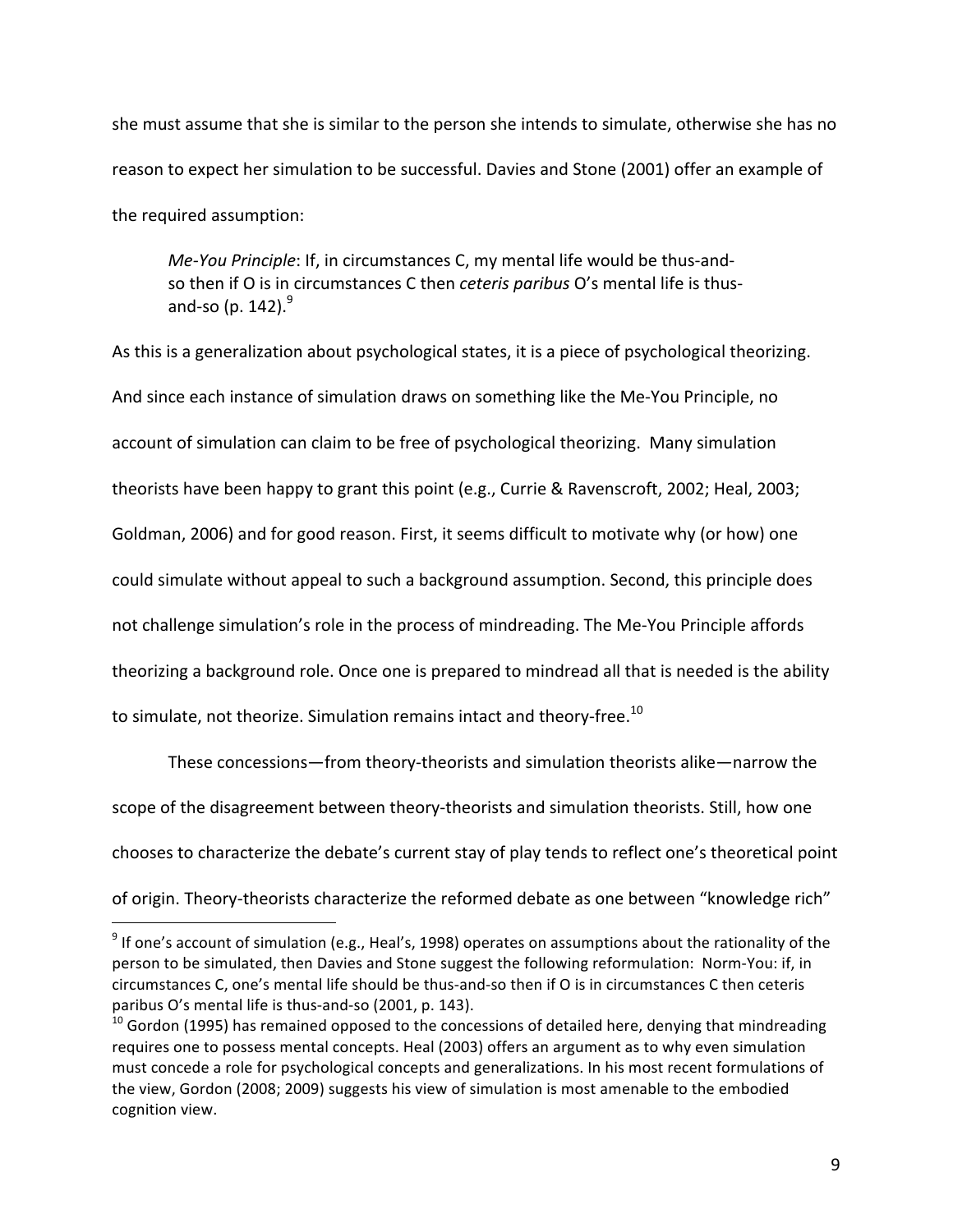and "knowledge poor" strategies (Davies & Stone, 2001, p. 145), while simulation theorists characterize it as one between those that recognize the importance of simulation and those that neglect it (Goldman, 2006, p. 46). The debate over the nature of mindreading persists, fueled by the assumption that theory and simulation make distinct contributions to the ability to explain and predict the behavior of others.

# **4. The Threat of Collapse**

The threat of collapse objection states that simulation collapses into theory because simulation is itself the deployment of a psychological theory. The worry emerges because of the striking similarity between the descriptions of simulation and of tacit knowledge. The plausibility of this threat thus relies on the requirements for simulation and how closely they resemble those for tacit knowledge attribution. In this section, I review these requirements—as given in Goldman's account of process-driven simulation and the Evans-Davies account of tacit knowledge—and then conclude with Heal's argument that the former collapses into the latter.

# **4.1 Process-Driven Simulation**

Goldman's (1989) account of process-driven simulation was created in response to Dennett's challenge to the simulation view. Dennett (1987) argues that simulation is possible only if one has theoretical knowledge of how things of the type being simulated function. If you want to simulate a suspension bridge, for example—speculating as to how it will withstand certain wind or traffic patterns—then you had better know a lot about suspension bridges. In much the same way, Dennett suggests, simulating psychological states relies upon knowledge about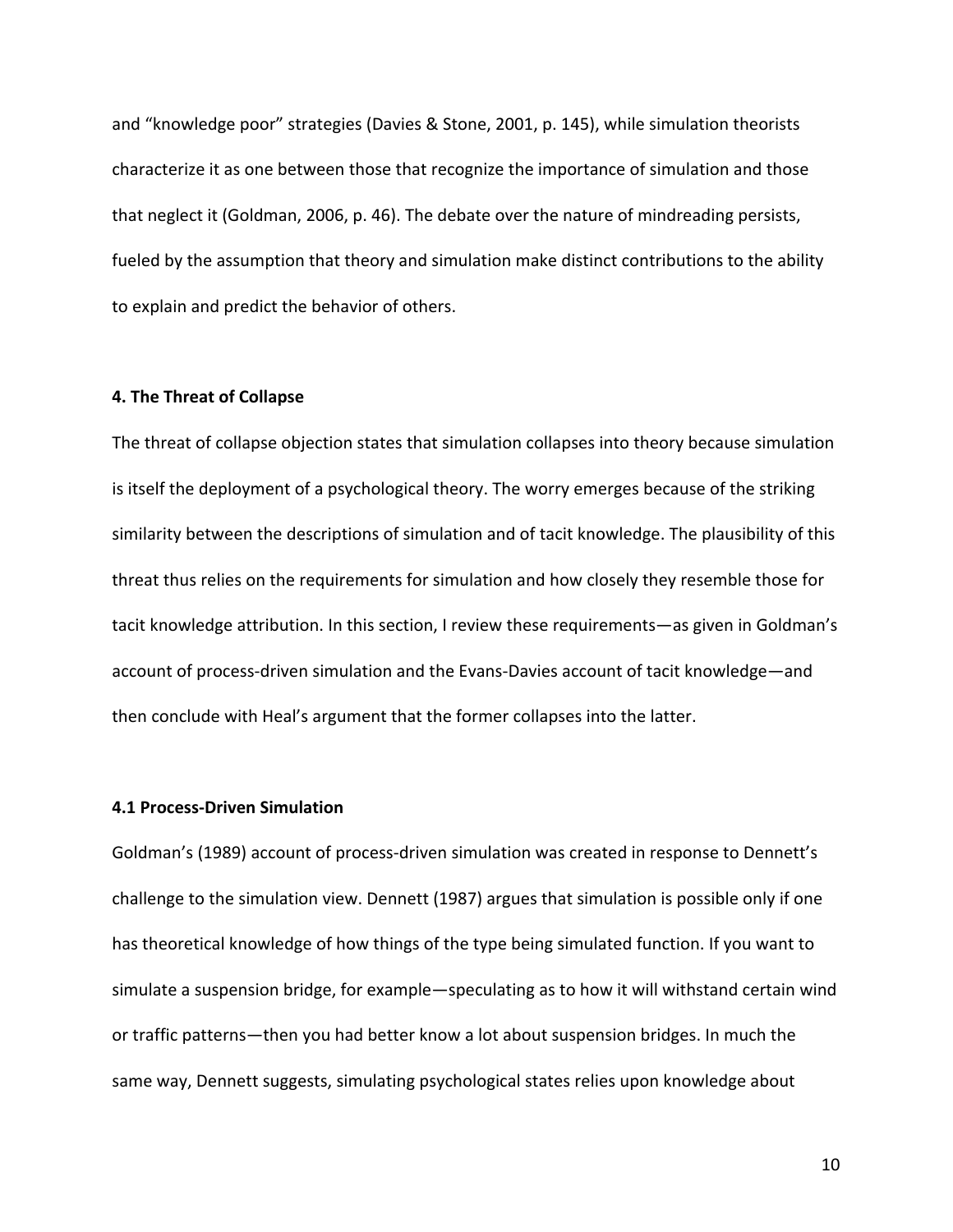psychological states. Thus, endorsing simulation amounts to an endorsement of mindreading via psychological theory and the debate collapses.

Goldman (1989) responds by conceding that many types of simulation are theorydriven. But he maintains that simulation via mindreading is different. His argument thus relies on the difference between how the simulation comes about in the case of suspension bridges and in the case of mindreading. Simulating a suspension bridge requires one to accumulate knowledge of how suspension bridges work because such knowledge is not something we possess without effort. There is no similar requirement when simulating another person, Goldman argues. We already possess the mechanisms required to carry out mindreading simulations—our own decision-making processes. Goldman thus invokes a distinction between theory-driven and process-driven simulation, the latter of which is meant to represent a fully non-theoretical alternative for characterizing the mechanisms involved in mindreading.

The requirements for process-driven simulation are as follows:

- 1) The process that drives the simulation is the same as (or relevantly similar to) the process that drives the system, and
- 2) The initial states of the simulating agent are the same as, or relevantly similar to, those of the target system (1989, p. 85).

Goldman concedes that mindreading *could* come about via theory-driven simulation, but thinks theory-driven simulation is unnecessary because process-driven simulation is also available. As he sees it, employing a theory is a slow and cognitively effortful task, making process-driven simulation a plausible and preferable way of explaining how we go about predicting others. He thus concludes that we often predict the mental states and subsequent behavior of others through process-driven simulation. Starting from the same place as the person to be simulated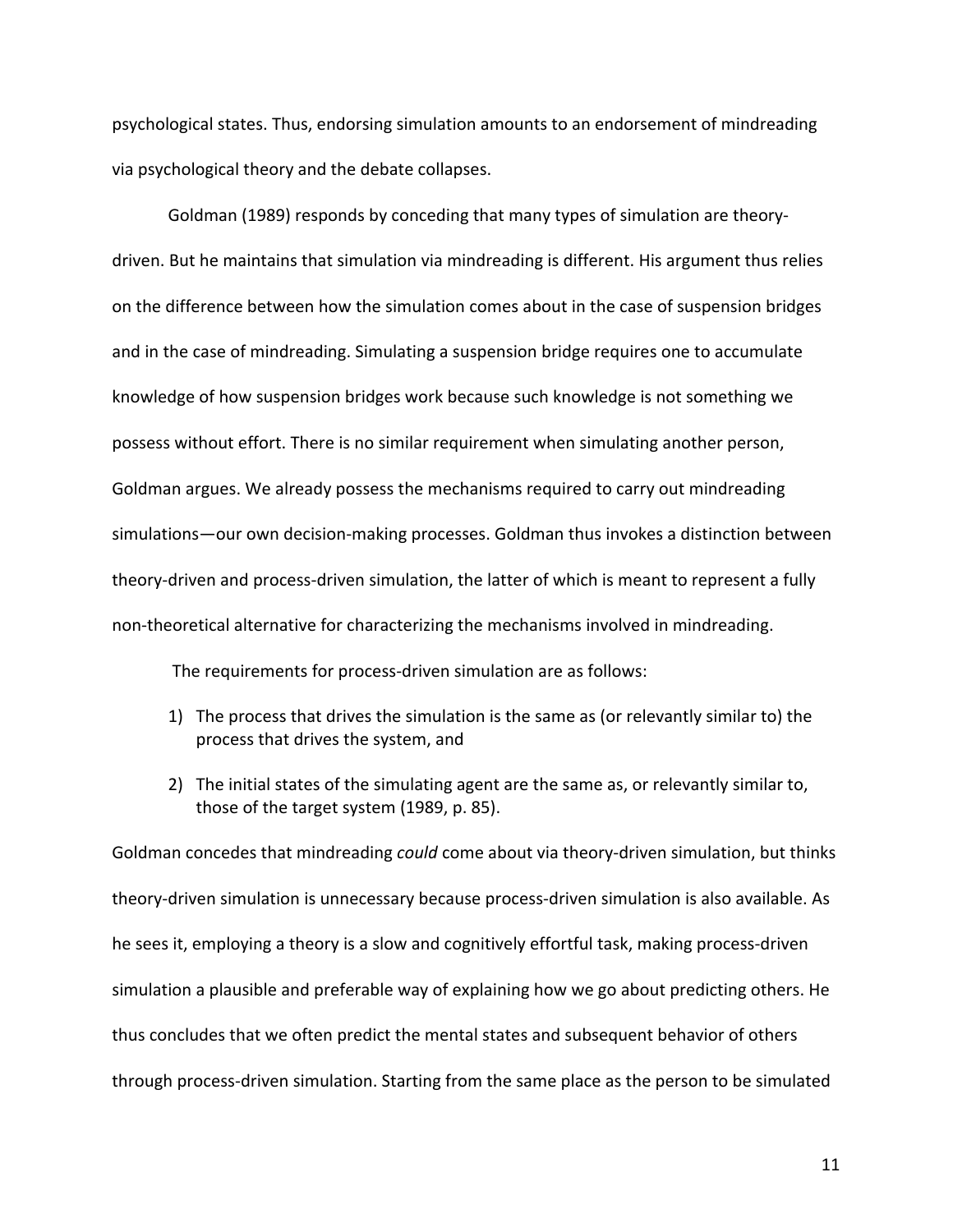(a set of current beliefs and desires) and using the same process (the ability for practical reasoning), ensures that the simulator will arrive at the same, or at least similar, conclusion as the simulated. Goldman insists, "process-driven simulation does not collapse into theorizing"  $(2006, p. 32)$ .

It remains unclear whether the difference between theory- and process-driven simulation provides sufficient insulation from the threat of collapse. Knowledge of suspension bridges and commonsense psychology may be *acquired* in different ways, but the difference in acquisition need not mark a difference in the nature of the knowledge acquired. That is, we may be forced to learn about suspension bridges through explicit instruction while our understanding of people is acquired implicitly, but in the end our understanding of each may constitute a body of tacit theoretical knowledge. Heal (1994) pursues this line of attack and suggests that Goldman's view of process-driven simulation collapses into an account of mindreading in terms of a tacitly known theory. To understand the charge requires first an understanding of tacit knowledge attribution.

# **4.1 Tacit Knowledge**

Attributions of tacit knowledge derive from the observation that we often appear to "know more than we can tell" (Polanyi, 1966, p. 4). The idea that a person could know something and yet not be able to access or report on that knowledge invites skepticism as to whether the alleged knowledge actually exists. As such, tacit knowledge is not a concept invoked for its own sake, but rather one that emerges from a need to explain cognitive abilities that would be otherwise inexplicable.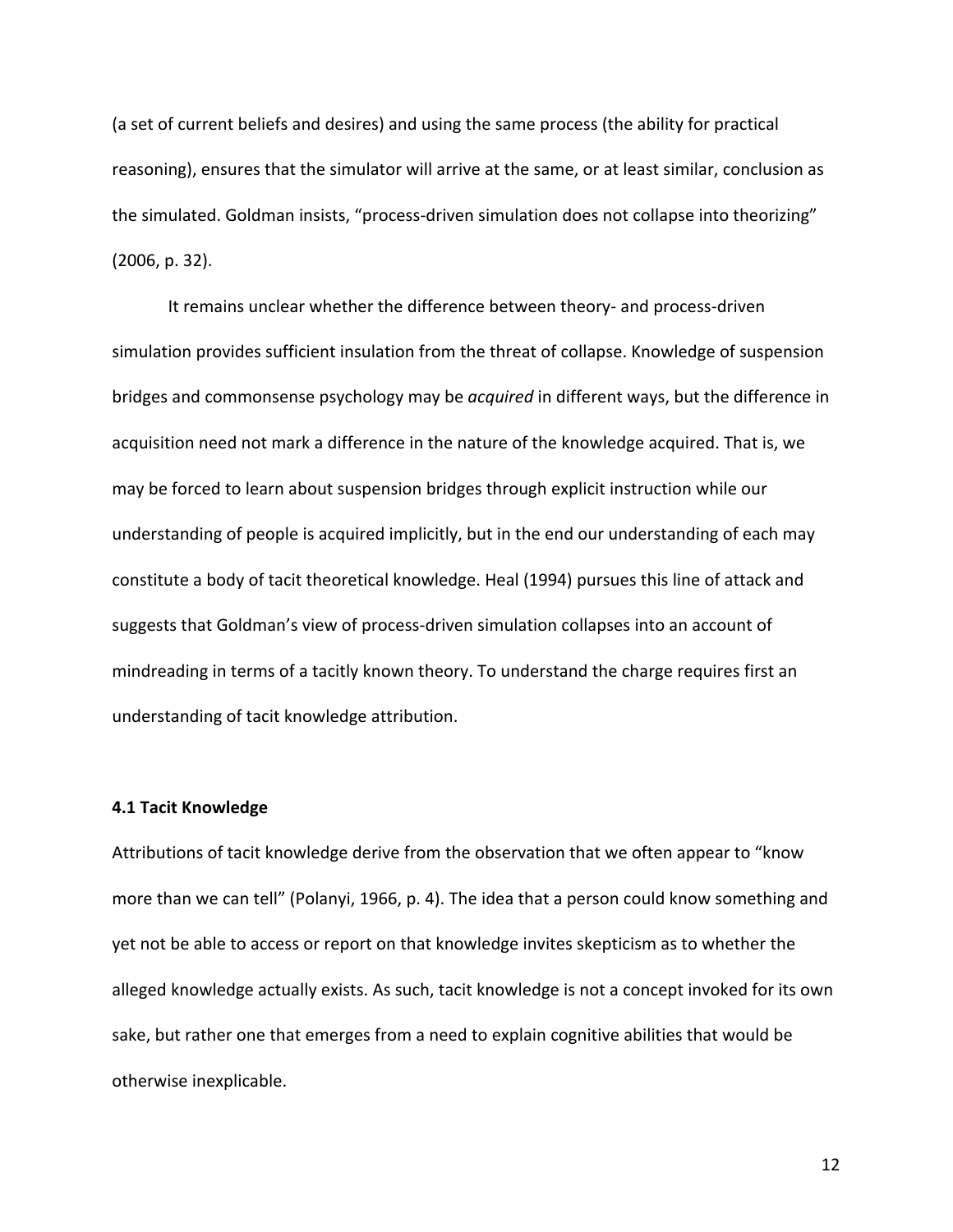An account of tacit knowledge must meet two challenges. First, the account must ensure that the person actually possesses the knowledge being attributed and is not simply behaving in a way that is compatible with such possession. Second, the account must guarantee that the person is using the particular form of the theory being attributed and not some other, extensionally equivalent form.<sup>11</sup> Meeting these requirements is important—crediting a person with tacit knowledge is supposed to explain her actions. If we make appeal to such knowledge in explaining an individual's behavior, then it had better be the case that knowledge of this theory was operative in her behaving as she did. If mindreading requires a tacit theory of psychological generalizations, for example, then attributing this theory to a person who is mindreading should explain what she does when she explains and predicts the behavior of others. 

Many have thought that these challenges pose an intractable problem for accounts of tacit knowledge (Kripke, 1982; Quine, 1972; Wright, 1986;). These objections closely parallel those that arise in discussions of rule-following, and many respond by adopting skeptical or anti-realist views about tacit knowledge. Certainly, crafting a successful response to these challenges is no small task. But it is one that the proponent of mindreading as a tacit theory must take on board, or at least presume a way around, as they are committed to the existence

 $\overline{a}$ 

 $11$  In the case of formal theories, two theories are extensionally equivalent when they possess all the same theorems, but those theorems are derived from different axioms. In non-formal cases, two theories are extensionally equivalent when they explain all and only the same phenomena but through appeal to different principles.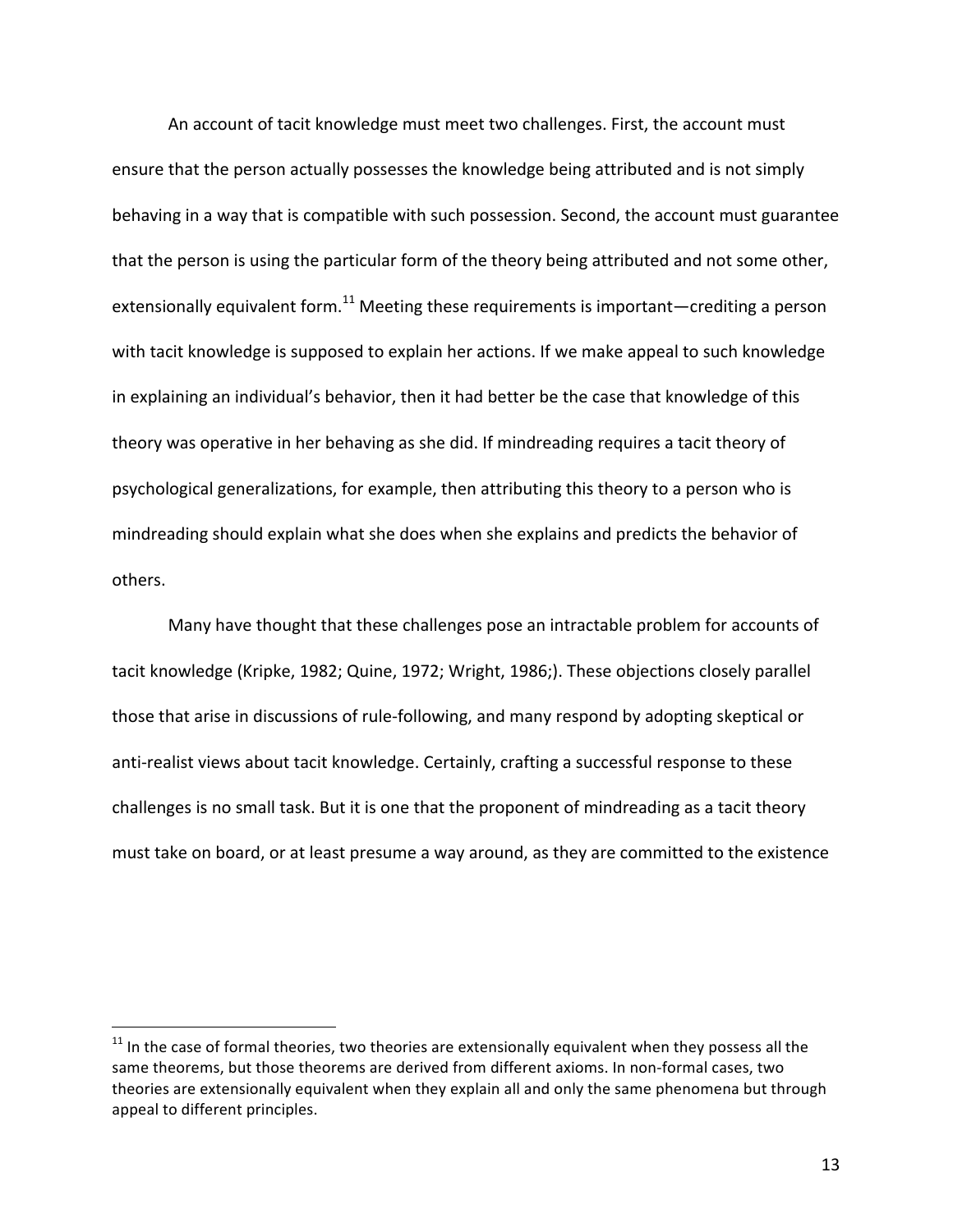of such a theory.<sup>12</sup> So while one *could* adopt a skeptical or anti-realist position regarding tacit knowledge, it is not an option of which the theory-theorist can avail herself.

Evans (1985) has proposed an account tacit knowledge that meets these challenges, explaining how a particular tacit theory of meaning could be attributed to a speaker of a given language. Davies (1987; 1989; 1995) has built a general theory of tacit knowledge from Evans' framework. Although the view was not developed with an eye to the issue of mindreading, it is reasonable to presume that theory-theorists would endorse the Evans-Davies account of tacit knowledge. Theory-theorists often draw an analogy between the tacit knowledge involved in mindreading and the tacit knowledge involved in understanding a grammar. As Davies develops Evans' view, it is an account focused on articulating tacit knowledge of the latter sort (Davies, 1989). While theory-theorists have never explicitly endorsed the view, neither have they denied it or proposed an alternative.

Evans argues that the two aforementioned challenges can be met by characterizing the tacit knowledge in terms of "full blooded" dispositions: causal states of the person that give rise to the behavior (1985, p. 329).<sup>13</sup> If such dispositional states can be identified and isolated, then there is potential for a match between the set of transitions characterized by the disposition and the set of inferences governed by the theory we want to attribute. That is, a person can be said to be using a tacit theory (and not merely acting in a way that conforms to it) if there is a match between the axioms knowledge of that theory. Call this the *mirroring constraint*.

 $12$  Recall from the overview in section 2.1 that the idea of mindreading as tacit knowledge has been termed a "prevailing assumption" in the field.

 $13$  In requiring that these dispositions be full-blooded Evans is intending to block an anti-causal construal of these dispositional claims as logically equivalent to conditional statements, as is characteristic of the Rylean approach to dispositions (Ryle, 1949).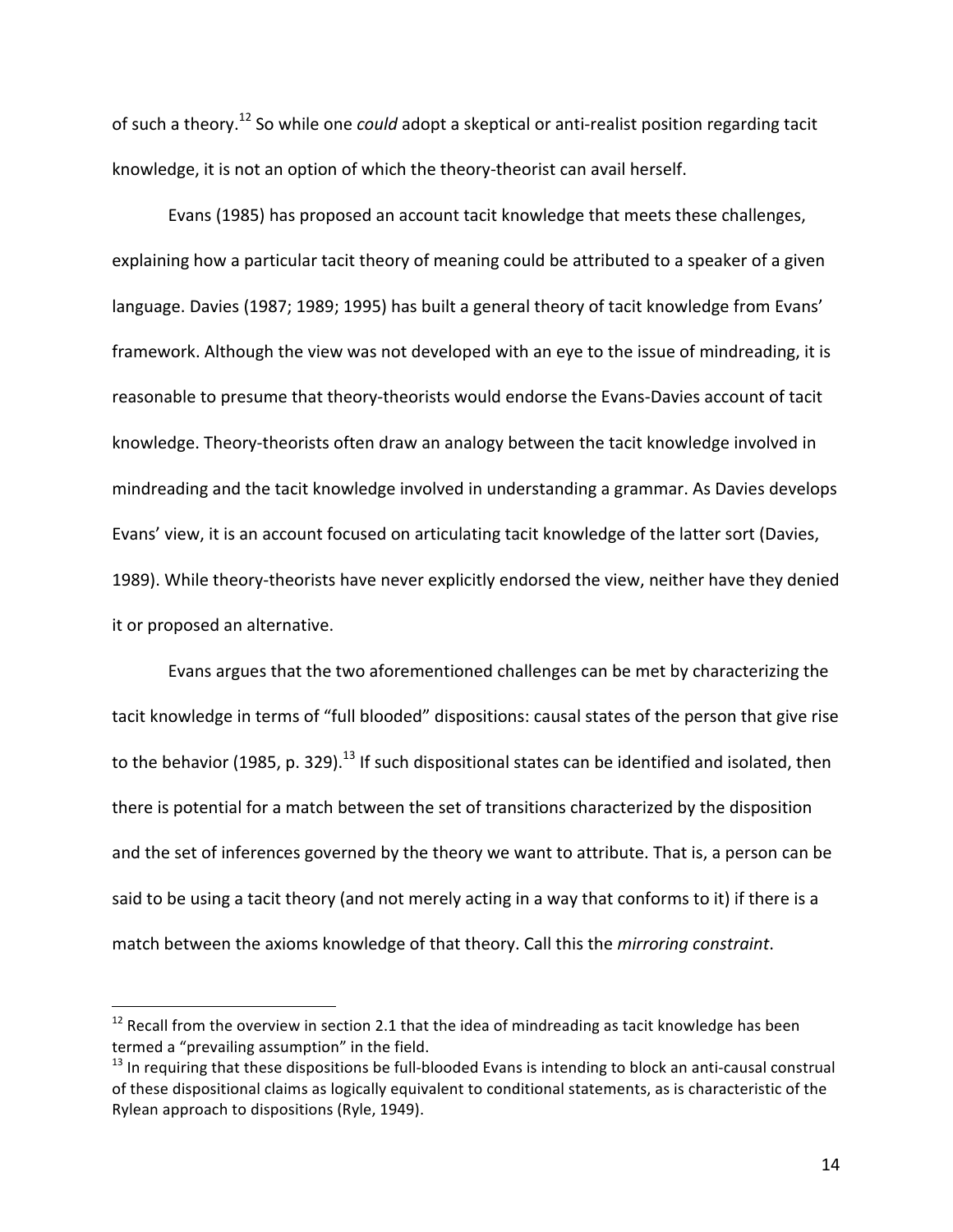Davies (1989) gives the example of a person who is being credited with tacit knowledge of the letter-sound correspondence rules that are employed for reading aloud. One rule in this system would be that all words that start with d should be pronounced /D/. In this case, the question is whether a person (tacitly) knows this rule, or has simply memorized the pronunciations for *dancer, delusional, doctrinarian,* etc. individually. On the Evans-Davies account, the difference between these two proposals can be determined by close observation of the causal-explanatory structure inside the person (Davies, 1995). If there is a single state in the person responsible for all pronunciations involving *d*-words, then we can reliably say that the organism has tacit knowledge of the principle of d-pronunciation. Given that recognition of the letter *d* reliably results in /D/ pronunciations, one might go so far as to say that attribution tacit knowledge of the d-/D/ rule is the only way to explain this behavior. From here, crediting the person with a particular (tacit) theory of letter-sound correspondences is simply a matter of scaling up: matching transitions between letters and pronunciations to the set of pronunciation principles that comprise the theory one claims is tacitly known. This characterization of a speaker's knowledge meets the mirroring constraint because it makes possible a close parallel between the structure of the theory and the structure of the speaker's ability. This allows the theory to be distinguished from its competitors and for it to feature in explanations of the speaker's competence.<sup>14</sup>

 $14$  Heal (1994) worries that this account of tacit knowledge is too promiscuous: certain systems may exhibit these transitions even while they are not candidates for knowledge attribution of any sort, tacit or otherwise. Both Peacocke (1994) and Davies and Stone (2001) argue that this can be done by restricting tacit knowledge attribution to representational systems. I do not elaborate on this restriction here.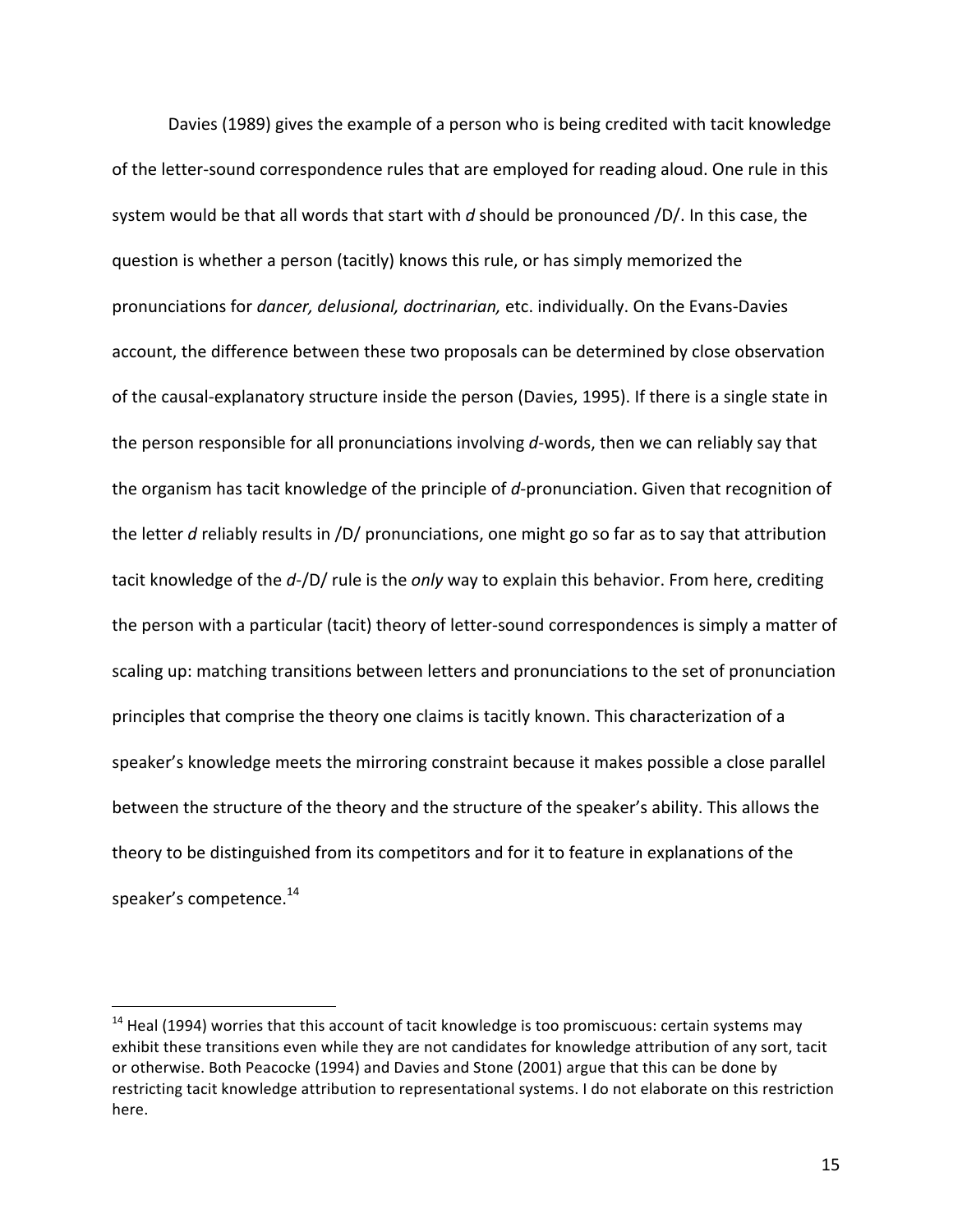#### **4.3 Process-Driven Simulation as Tacit Knowledge**

How does tacit knowledge entail the collapse of simulation? Recall that Goldman's account of process-driven simulation requires that the transitions being made within the mind of the simulator are sufficiently similar to those being made within the mind of the person being simulated. Process-driven simulation works when the simulator mirrors the mental transitions of the person she is trying to explain or predict. Although simulation theorists do not focus on this possibility, there could also be a theory of how mental states interact with one another during simulation that mirrors both the simulator and simulated. This theory will include inferences about the relations between mental states and the connections between mental states and behavior; it will be a psychological theory. Such a theory would meet the mirroring constraint identified above.

As Heal explains, the structural match required for tacit knowledge attribution is practically guaranteed by the goal of simulation:

The input and output to the supposed simulation process are both explicitly represented psychological states...given this, then it seems likely that we shall discover certain patterns of causal dependence between input representations and output representations. And it is also probable that the pattern will have an overall shape which strongly suggests interior mediating structures of the kind which in turn license attribution of knowledge of a tacit theory. This is so because, ex hypothesi, we are imagining that there could be some theory which would produce the same, i.e. the successful, predictions (1994, p. 131).

If Heal's threat meets its mark, then Goldman's attempt to avoid the collapse of theory-driven simulation fails. Process-driven simulation amounts to endorsement of a tacitly known psychological theory.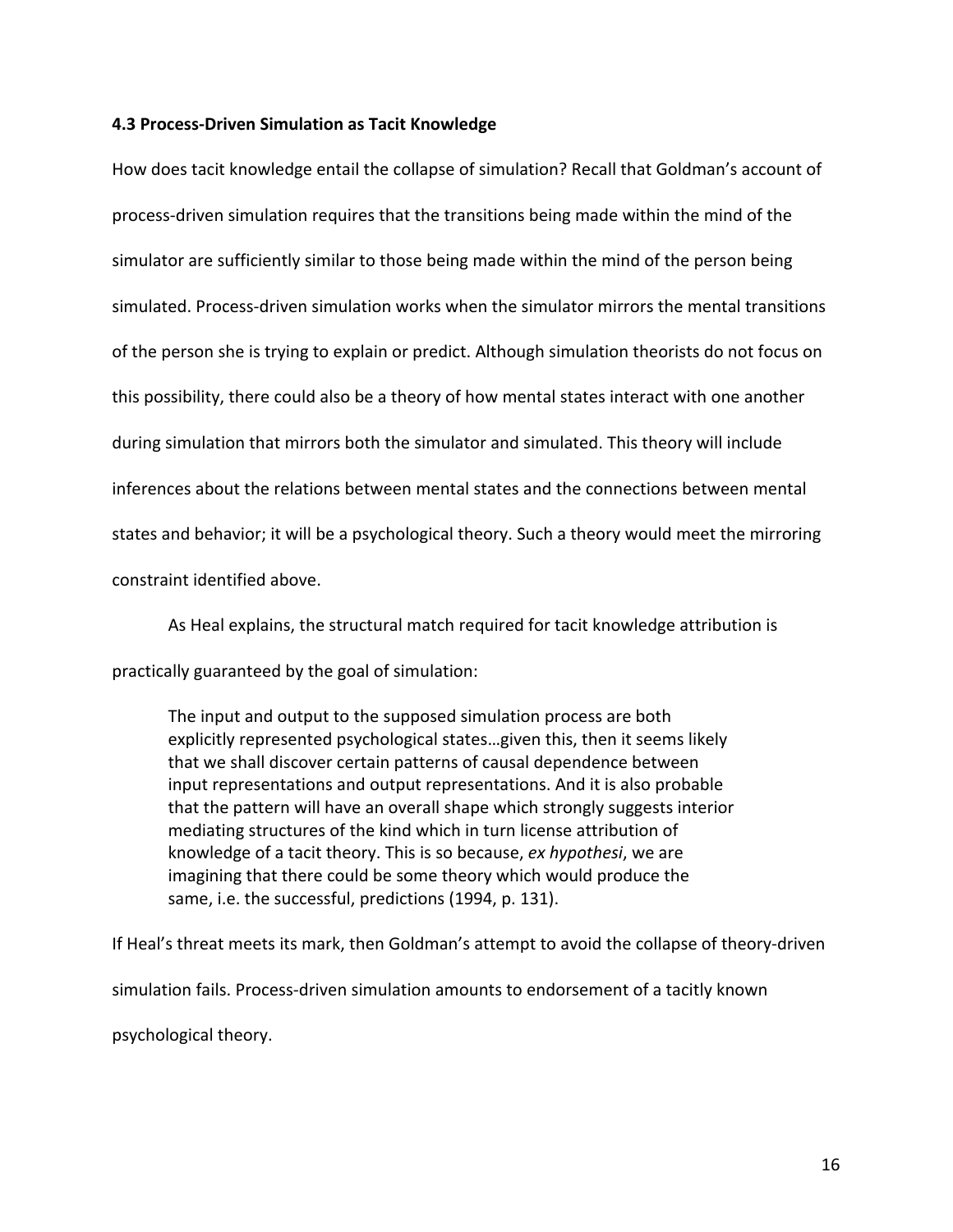#### **5. Responding to the Threat**

#### **5.1 Saving Simulation**

Davies and Stone (2001) argue that Goldman's view of simulation can withstand this threat of collapse. They begin by granting Heal's claim, in the form of a conditional: if the states used in simulation involve systematic transitions between psychological representations, then simulation is tacit knowledge of a psychological theory. They deny, however, that instances of process-driven simulation involve such transitions. In simulation, the transitions occur between non-psychological statements about the world, and so, the view avoids collapsing into a variant of theory-theory.

Davies and Stone illustrate simulation's continued viability with an example. Suppose Vincent is trying to predict what Yvonne believes. Vincent knows, for example, that Yvonne believes *A* or *B* and *not-B* and wants to know whether or not she believes *A*. According to simulation, Vincent uses his own decision-making capacities to come to a conclusion about what Yvonne will do or believe, given her current set of psychological states. Davies and Stone propose that Vincent's mental simulation would proceed as follows:

T1: Statement of Yvonne's beliefs (A or B, not-B)

- T2: Own thoughts (A or B, not-B)
- T3: Own conclusion A
- T4: Prediction: Yvonne believes A (2001: 160).

The transitions from T1 to T2 and from T3 to T4 require Vincent to possess something like the *Me-You Principle* discussed in Section 3. This is unproblematic, as most simulation theorists including Goldman—acknowledge that simulation requires background theoretical knowledge. The threat of collapse concerns the act of simulation, which occurs in the T2–T3 transition.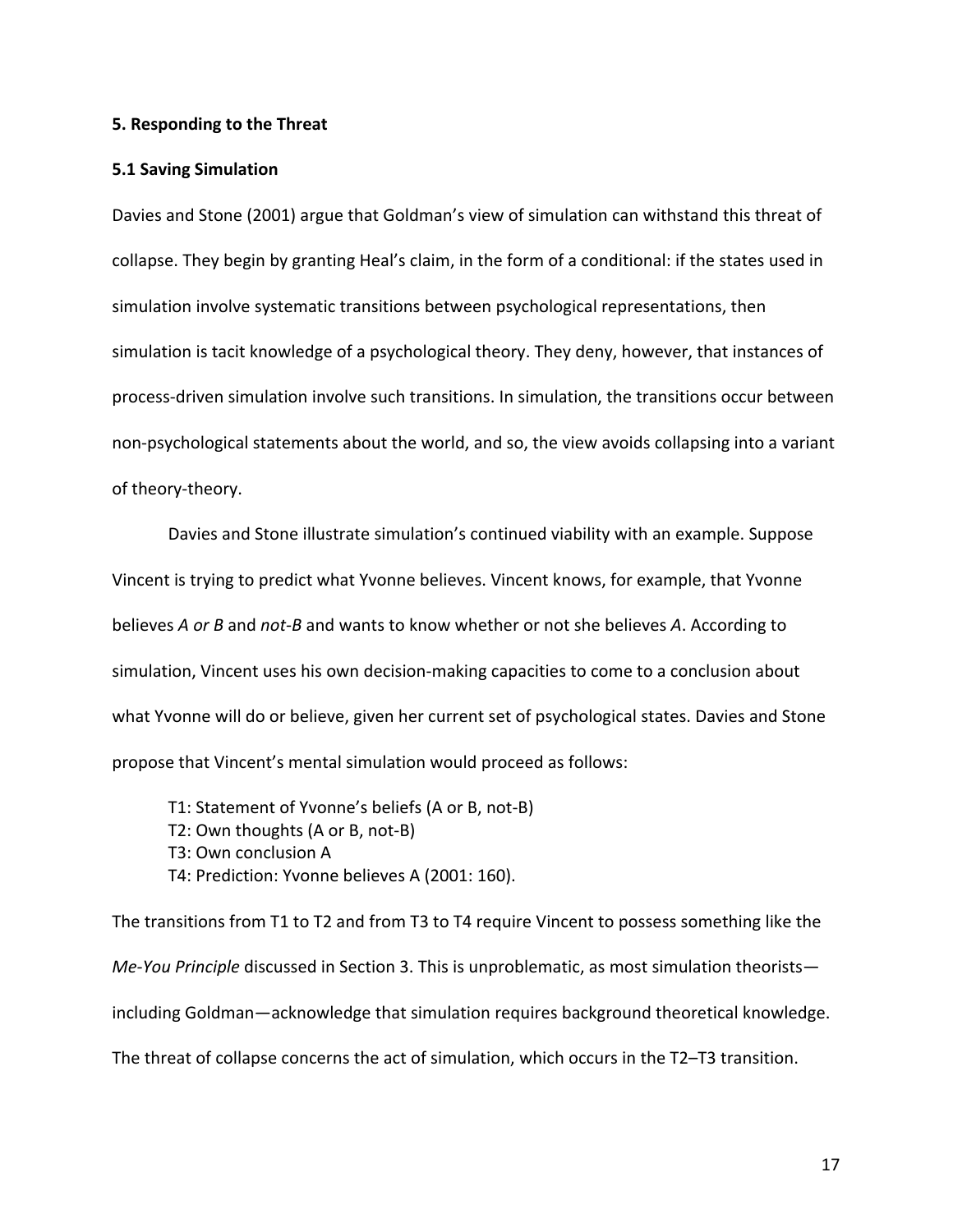Does the simulation that moves Vincent from T2 to T3 require the possession of tacit psychological knowledge?

In the example above, the T2–T3 transition reflects Vincent's tacit knowledge of the principle of disjunction elimination: A v B,  $\neg$ B,  $\neg$  A. This is not a psychological principle, but a logical one. That is, T2 and T3 offer the logical form of thoughts about the world, and the tacit knowledge involved in the T2–T3 transition is knowledge about the logical relations between claims of this form. Since process-driven simulation stays viable so long as the actual process of simulating—the transition from T2 to T3—is made without the use of any psychological theory, there is no collapse. The T2 to T3 transition is devoid of psychological theorizing; there is no appeal to mental states. As they explain, "this [attribution of knowledge of the principle of disjunction elimination] is quite different from tacit knowledge of the principle that people typically reason in accordance with the rule" (2001: 172, fn. 117). So while simulation may require knowledge of a tacit principle, it is not a tacit *psychological* principle. And it is the utilization of tacit psychological principles that is required for simulation to collapse into a form of theory-theory. The threat, Davies and Stone conclude, has been avoided.

Before responding to Davies and Stone's argument, I want to pause and consider the significance of the strategy they have adopted. Davies and Stone rescue simulation not by denying that it avoids appeal to tacit knowledge, but by claiming that the tacit knowledge it invokes is non-psychological. They are thus willing to allow that simulation involves tacit theoretical knowledge. This save undercuts Goldman's motivation for positing process-driven simulation, specifically his claim that it is more economical than theory-theory because of its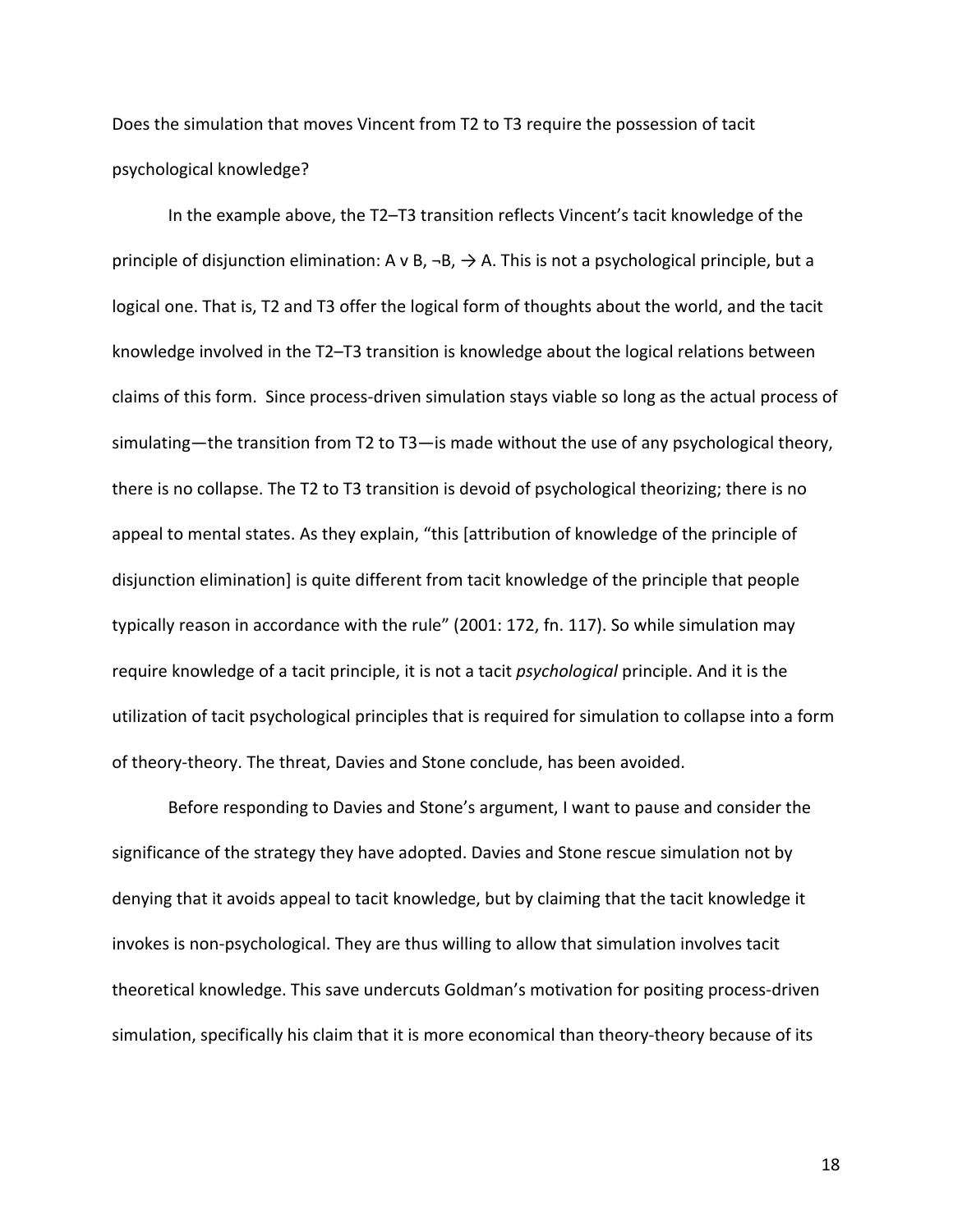avoidance of theoretical principles. Thus, even if Davies and Stone's argument succeeds, Goldman and other proponents of the simulation theory may find it a cold comfort.

### **5.2 The Save Collapses**

Davies and Stone (2001) are correct that a tacit, non-psychological theory could avoid Heal's threatened collapse. They are wrong, however, to view Goldman's process-driven simulation in this way. Or so I shall argue. My argument against their conclusion hinges on the nature of the tacit knowledge involved in the T2–T3 transition. Davies and Stone argue that this transition will always be between logical formulations of contents about the world, and so will not include any information about the mental states of the person being simulated. In what follows, I show that this claim is not warranted on Goldman's model of process-driven simulation, nor is it a convincing claim in its own right.

Davies and Stone's construal of the T2-T3 transition conflicts with Goldman's own. Goldman offers a diagrammatic model of a simulation routine. It begins with the information about what the person to be simulated believes and desires. Then, the simulator pretends that these are her own beliefs and desires, inputting them into her practical reasoning mechanism and generating a pretend decision output. Finally, this pretend decision is then attributed—as a real (non-pretend) decision—to the target being simulated. Goldman claims that the practical reasoning mechanism responsible for carrying out process-driven simulation is one that "normally takes genuine (non-pretend) desires and beliefs as inputs, and outputs a genuine (non-pretend) decision" (2006, p. 49). In his diagrams of the simulation view, Goldman represents different mental states with different shapes (e.g., squares for desires, ovals for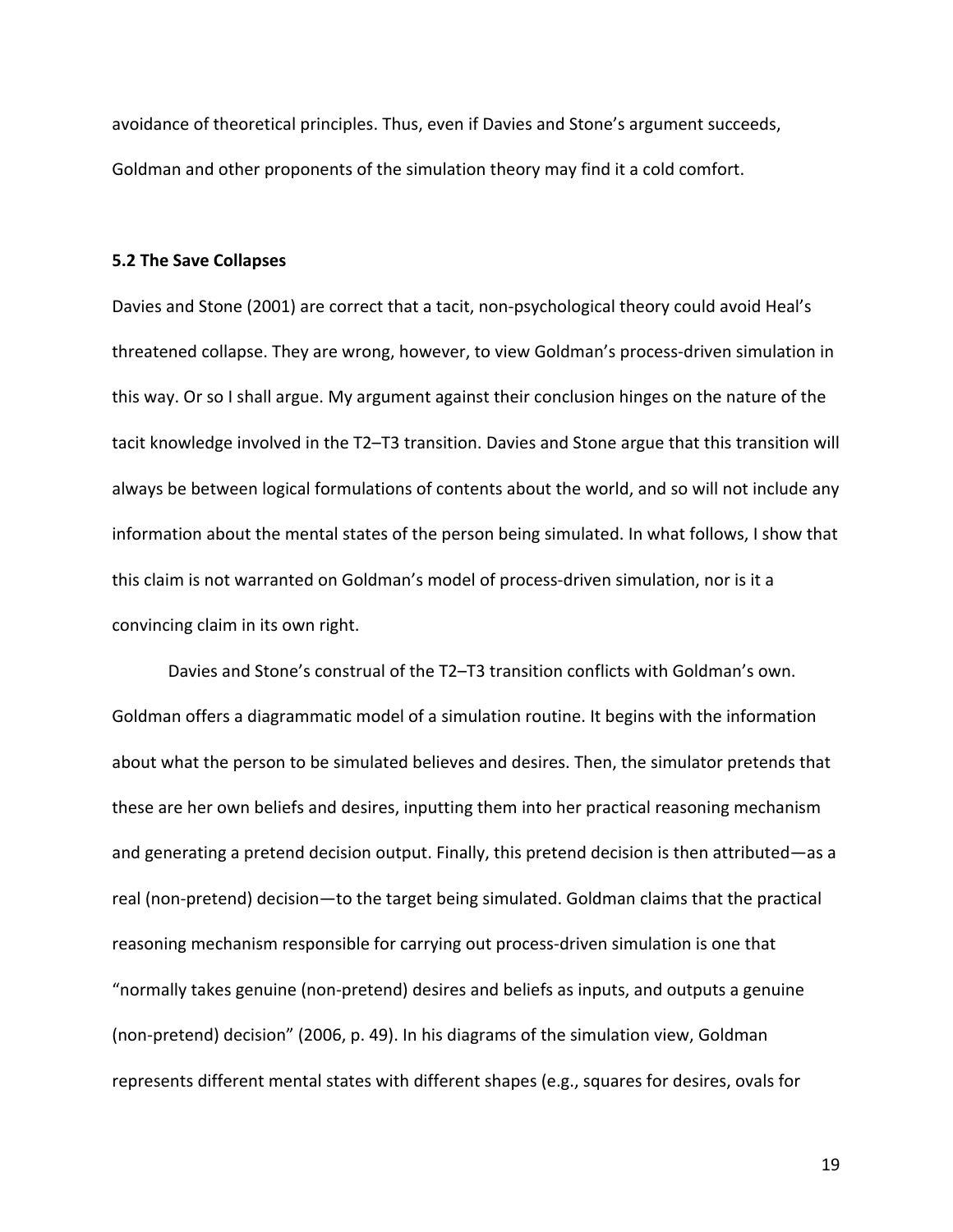beliefs, and so on) and his depictions of simulation clearly show these various shapes serving as input to the simulation process (p. 29–30). Thus, Goldman's simulator uses both beliefs and desires as inputs for the practical reasoning mechanism. In attempt to strip the simulation inputs of their psychological content, Davies and Stone have misrepresented Goldman's position. If there is a view of simulation that avoids this threat of collapse, it is not Goldman's.

What's more, Goldman's view is unlikely to be the only account of simulation to experience collapse. No view of simulation can be as Davies and Stone describe and succeed as a characterization of our everyday practice of mindreading. Simulation requires the inclusion of mental state ascriptions. When simulating, it is not essential that I keep track of whose states are whose. In fact, simulation is supposed to involve taking on the states of another *as one's own* and then asking, "What would *I* do?"<sup>15</sup> But this does not mean that the inputs to the simulation are simply facts about the world, stripped of all mental predicates. While simulating I must keep track of what types of mental states are attached to the inputs I am imaginatively entertaining. Otherwise, my predictions will be prone to error, if not impossible to complete.

To see this point, consider the sorts of prediction that are commonly at issue in mindreading. Say that Vincent is again predicting Yvonne's beliefs and actions. Vincent knows that Yvonne has a standing desire to visit the zoo, and a conditional belief that if it is sunny, then she will go to the zoo. He also knows that she believes that it is currently sunny outside. Vincent inputs this information about Yvonne's mental states into his own practical reasoning

 $15$  Heal has suggested otherwise, worrying about instances in which one might "lose grip on the distinction between [her]self and others" (1994, p. 136). But it is hard to understand how simulation could account for the difference between asking what would I do if I were X? and what would X do if she were me? In fact, the simulation view gathers its plausibility from the idea that one's own reasoning mechanisms can be used in a general fashion to entertain what anyone would do given a certain initial set of beliefs and desires.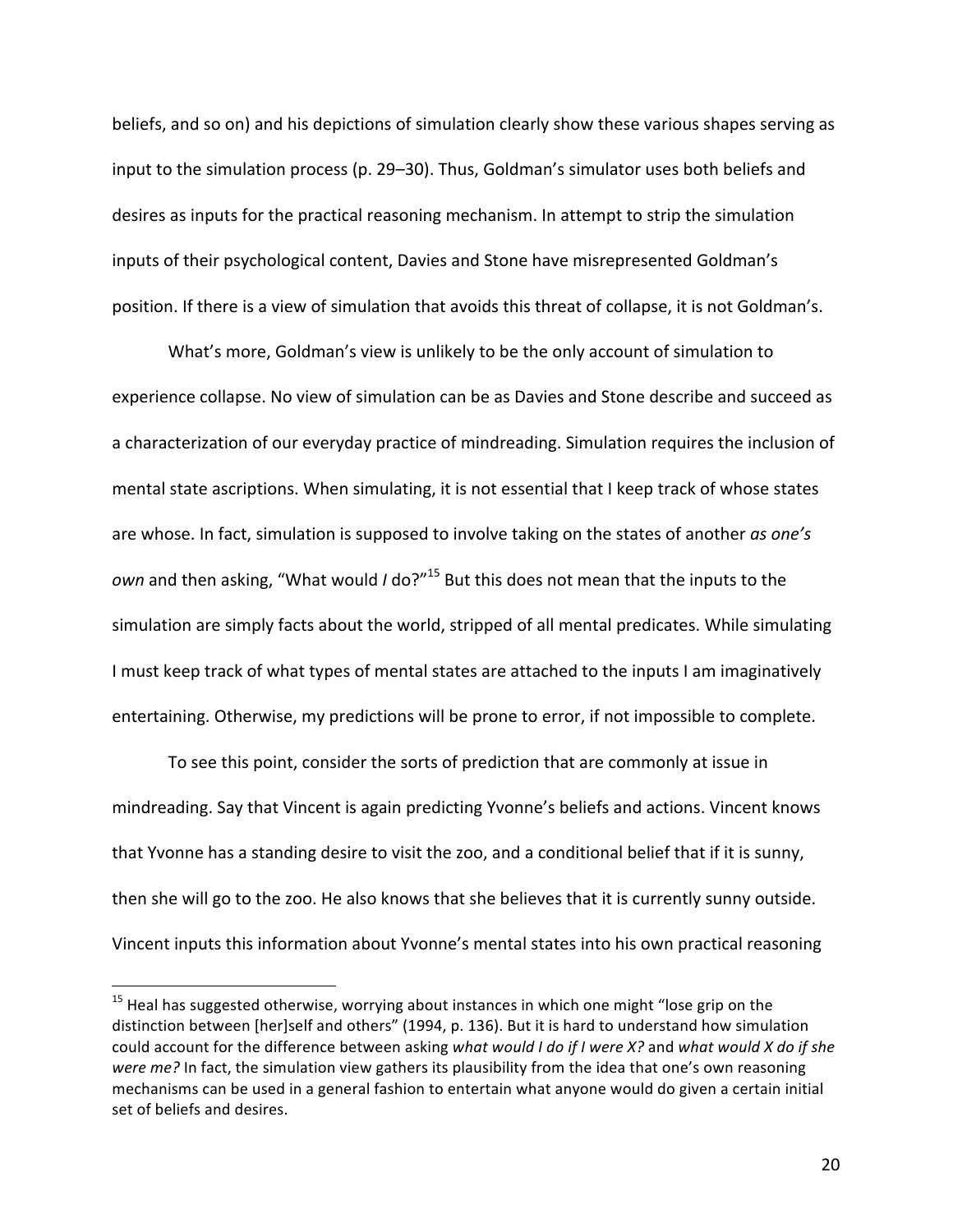mechanism as a set of hypothetical beliefs and desires. The simulation yields the conclusion that he, under those circumstances, would go to the zoo. And so he predicts that Yvonne will (most likely) go to the zoo. Vincent only arrives at this conclusion if he keeps track of which of these inputs are of which mental state type. Starting from a simulation that involves Yvonne's desire that it be sunny yields a different prediction than one that begins from her belief that it is sunny. Failure to distinguish the two would lead to massive errors in mindreading, the sort that we easily avoid in our everyday use of this ability. This is a rather oversimplified example. In real cases of prediction we are often entertaining complex combinations of several different psychological states, including states beyond the propositional attitudes that Goldman urges us to consider. Thus, any further consideration of what mindreading requires will only make this claim stronger.

Davies and Stone's assertion that the tacit knowledge involved in simulations is nonpsychological is in conflict with the way practical reasoning works. Mindreading requires more than information about the world; it also requires information about minds. To characterize the ability otherwise is to lose sight of the distinction between reasoning and using one's ability to reason in the process of mindreading. Without this distinction we lose sight of what is thought to be unique about this ability: the way in which it involves taking an individual's perspective on the world into account when predicting how she will act or explaining why she acted in the way that she did.

It is true that a lot, perhaps even most, of the items that go into our practical reasoning are claims about the world, or they are at least beliefs that the world is a particular way. However, such claims do not represent the entirety of the states involved in decision-making.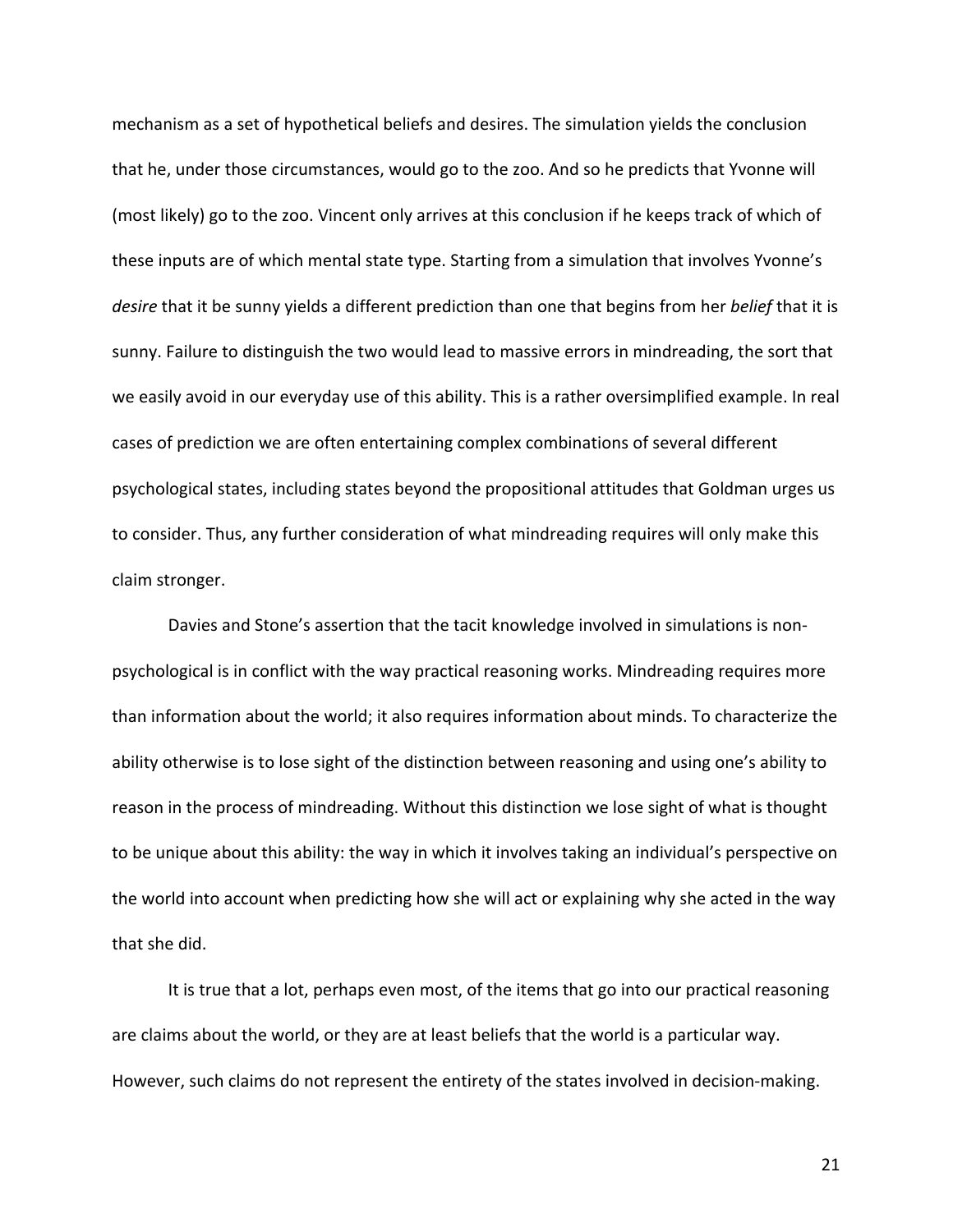Practical reasoning can also involve input about one's other psychological states, desires, hopes, fears, and the like, and how such states help to pick out and distinguish between the relevant factual beliefs. A sub-component of practical reasoning may deal exclusively with factual beliefs; Goldman calls such a module the factual-reasoning center. However, this processing will only be a part of what takes place in simulation and thus will not explain the T2-T3 transition in its entirety.

It could be objected that there are other ways of explaining the relation between the tacit knowledge attribution and the representations involved in the mindreading system. That is, the tacit knowledge could consist in what the representations are *about* rather than what explains the transitions between representations, as I argued in the last section.<sup>16</sup> Perhaps this account of representation would allow Davies and Stone's (2001) account to withstand my objection by making the representations of the simulator be thoughts about the world. In the zoo example, Davis and Stone could say that, during the simulation process, Vincent's tacit theory is really about a relationship between sunny days and zoo visiting, not about anything going on in Yvonne's mind. If Vincent wants to simulate weather patterns, then such representations would work well.

This reformulation will not save simulation from collapse. In the case under consideration, Vincent wants to simulate Yvonne's state of mind. His interest in the relation between sunny days and zoo visiting is parasitic upon his interest in how Yvonne thinks about these things. Any representations he employs in the simulation process will have to be representations of Yvonne's psychological states. Without her perspective, the general

 $\overline{a}$ 

 $16$  I am grateful to William Ramsey for this suggestion. The account of representation proposed is what he terms S-representation (2007, p. 77–92).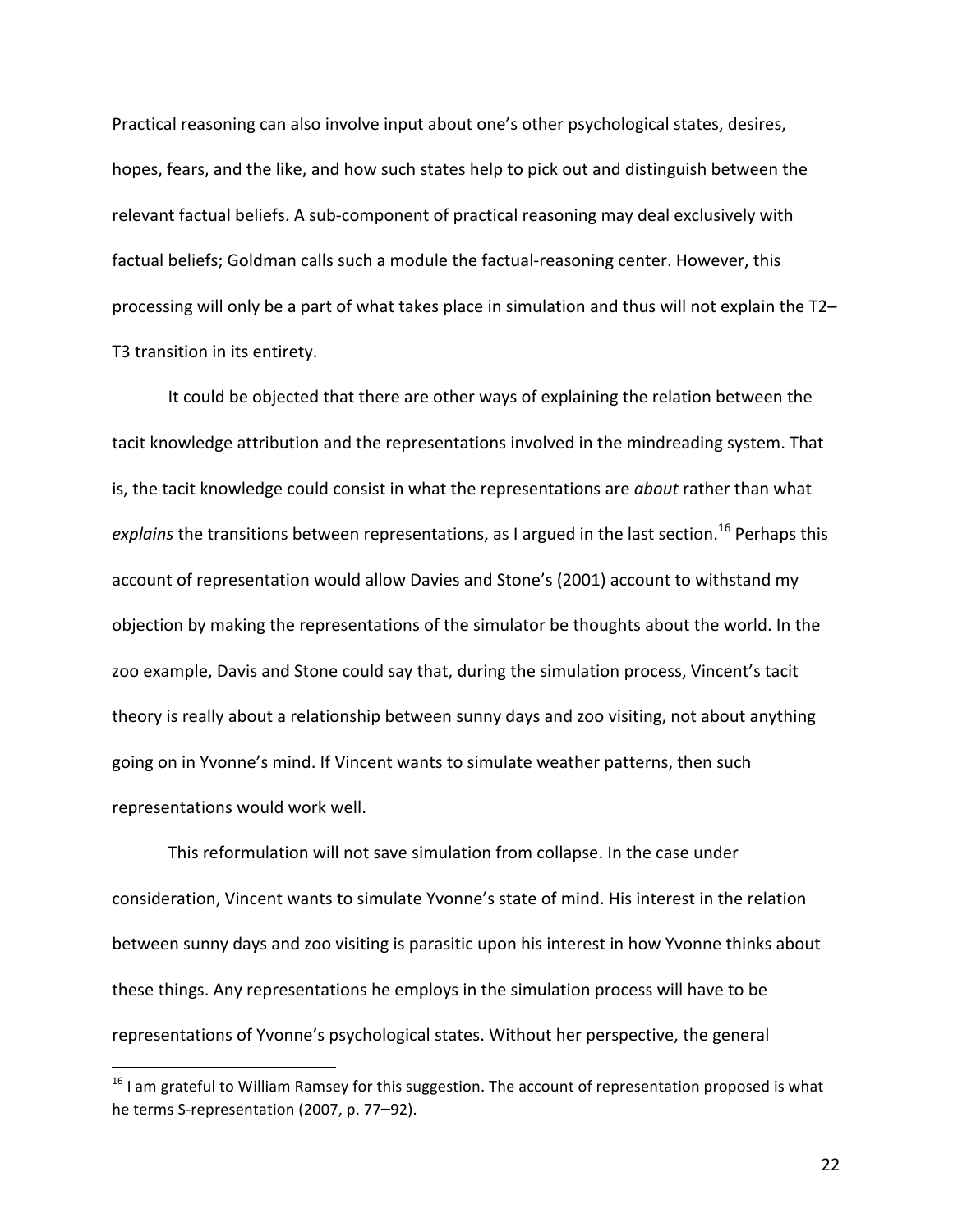knowledge is ineffective. Critical to the characterization of this ability as mindreading is the sensitivity of this ability to *minds*. This alternative account of representation fails to prevent the collapse of simulation.

Others have used Davies and Stone's argument as the basis for generating hybrid accounts of mindreading, which appeal to both theory and simulation.<sup>17</sup> Perner and Rühberger (2005) offer such a view. They argue that simulation is used in cases where we lack an available theory and simply model the world with an analogous system. In creating this hybrid, Perner and Rühberger rely explicitly on the distinction provided by Davies and Stone, wherein the difference between theory and simulation involves whether the tacit knowledge is psychological. 

Perner and Rühberger's account is but one example.<sup>18</sup> Such hybrid views offer interesting, and even plausible, accounts of the nature of mindreading, but they misunderstand the implications of collapse. The threat of collapse challenges the credibility of the distinction between theory and simulation. If the threat succeeds, as I have argued it does, then theory and simulation are not alternative accounts of how mindreading occurs. Mindreading may involve a variety of processes, as hybrid views urge us to consider, but each process makes use of a tacit psychological theory. As Wringe explains the result of collapse, "any aspect of our mentalising which can be accounted for by reference to our possession of a capacity to simulate can *ipso facto* be accounted for by reference to our possession of a theory" (2009, p. 226). The implications of collapse thus apply to all attempts to distinguish between theory and

 $\overline{a}$ 

 $17$  Wringe (2009) calls these "mixed views."

 $18$  Others include Carruthers (1996) and Stich and Nichols (2003).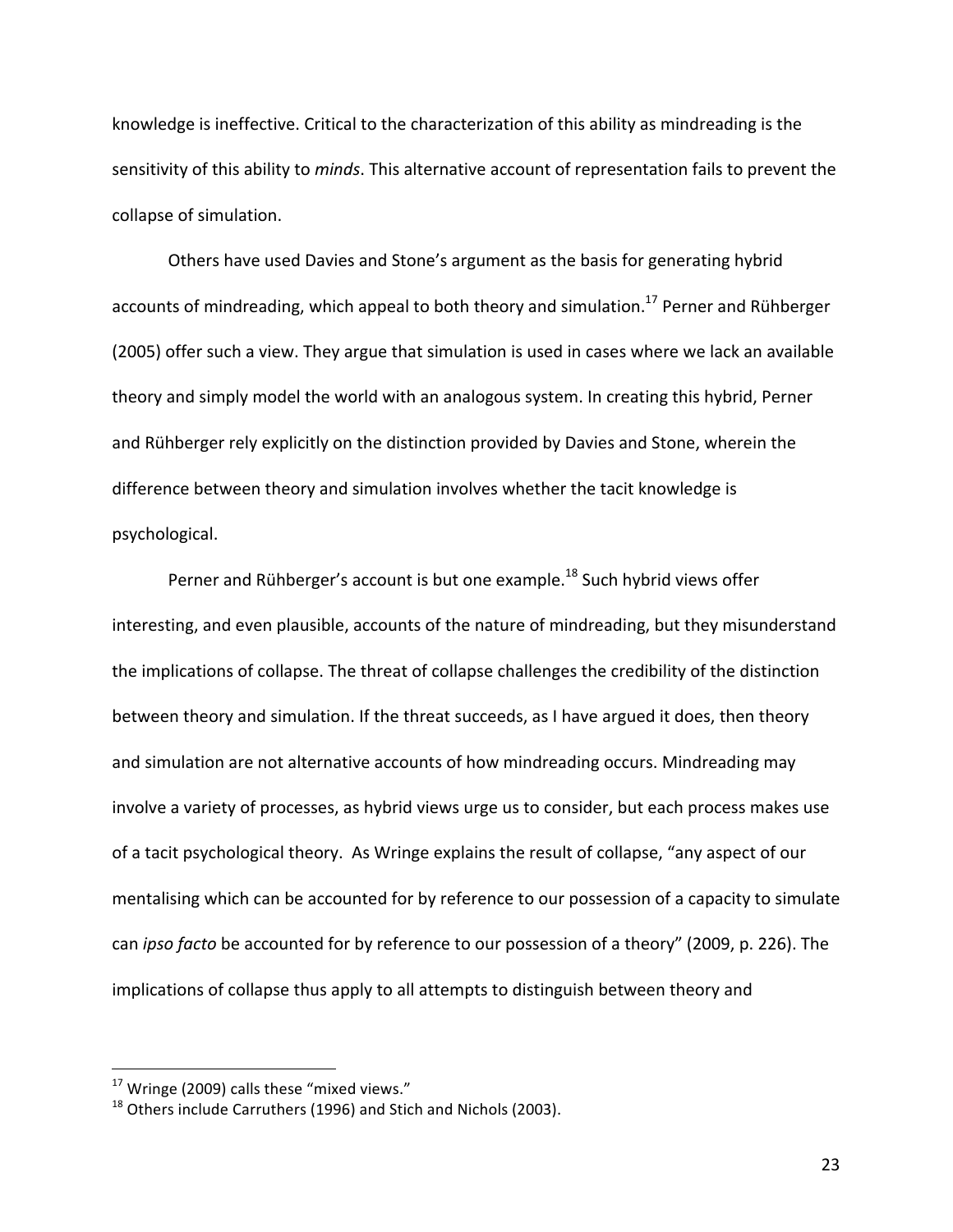simulation, whether they are drawn *between* accounts of mindreading or *within* a single account. 

### **6. Responding to the Collapse**

Although Davies and Stone were unable to save Goldman's simulation view from collapse into a variant of theory-theory, there may be other ways of responding that could prevent, or at least mitigate, the collapse. In this section, I consider three. First, Goldman himself may have a way of responding to the collapse that threatens his view. Second, one could avoid collapse by rejecting the account of tacit knowledge by which it is achieved, an approach suggested by Currie and Ravenscroft (2002). Third, one could concede collapse, but claim victory for simulation on other grounds. Wringe (2009) advocates a version of this final strategy, suggesting that simulation may be preferable to other forms of theory-theory because of the explanatory depth it provides.

In what follows, I argue that neither of the first two strategies will be able to prevent the collapse of simulation into theory. Both recommend jettisoning the Evans-Davies account of tacit knowledge, but do so without suggesting an alternative. Leaving the mindreading debate without an account of tacit knowledge, I will show, does more harm than good. Finally, I suggest that Wringe's acknowledgment of simulation's explanatory virtues is interesting, but applies to other (non-simulation) views of mindreading as well.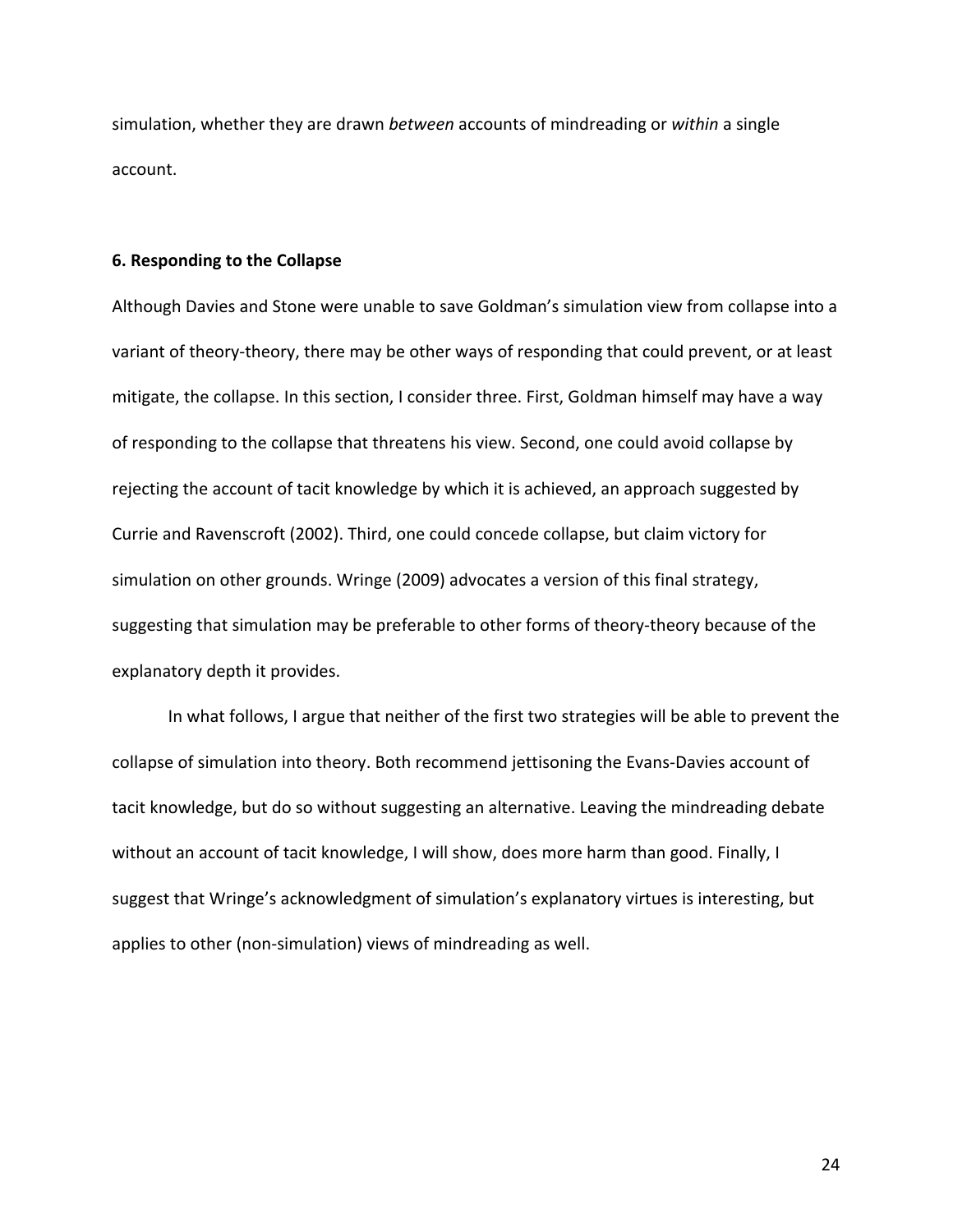### **6.1 Goldman's Response**

Goldman's own discussion of the threat of collapse goes little beyond the points made by Davies and Stone. In fact, Goldman claims that Davies and Stone have rejected Heal's account of tacit knowledge (2006, p. 55-56). Davies and Stone do offer a refinement of Heal's proposal—emphasizing restrictions on what kinds of systems can be credited with tacit knowledge—but in doing so they continue to assert that there is a viable account of tacit knowledge and that Goldman appeals to it. As I noted in section 5.1, their argumentative strategy involves granting Heal her desired conclusion, albeit in conditional form: *if* the states used in simulation involve systematic transitions between psychological representations, then simulation is tacit knowledge of a psychological theory. Their key move is to argue against collapse by showing that the tacit knowledge to which Goldman appeals is non-psychological. As we now see, this save cannot work: for Goldman, the transitions involved in simulation are psychological. 

Ultimately, Goldman rests his rejection of the collapse on the supposedly obvious distinction between theory and simulation:

On the surface, there is a tolerably clear contrast between (mere) theory and simulation. In light of the contrast, it is prima facie implausible that evidence for a simulation routine should also and equally be evidence for a theory routine. Thus, any account of tacit knowledge that implies that the occurrence of a simulation entails the possession of a tacitly known theory is prima facie implausible and should be resisted (2006, p. 56).

Goldman's insistence on a "tolerably clear contrast" between theory and simulation involves a faulty characterization of theory-theory as requiring lawlike generalizations (p. 28). As discussed in Section 2, Stich and Nichols (2003) make no such requirement. Further, this response fails to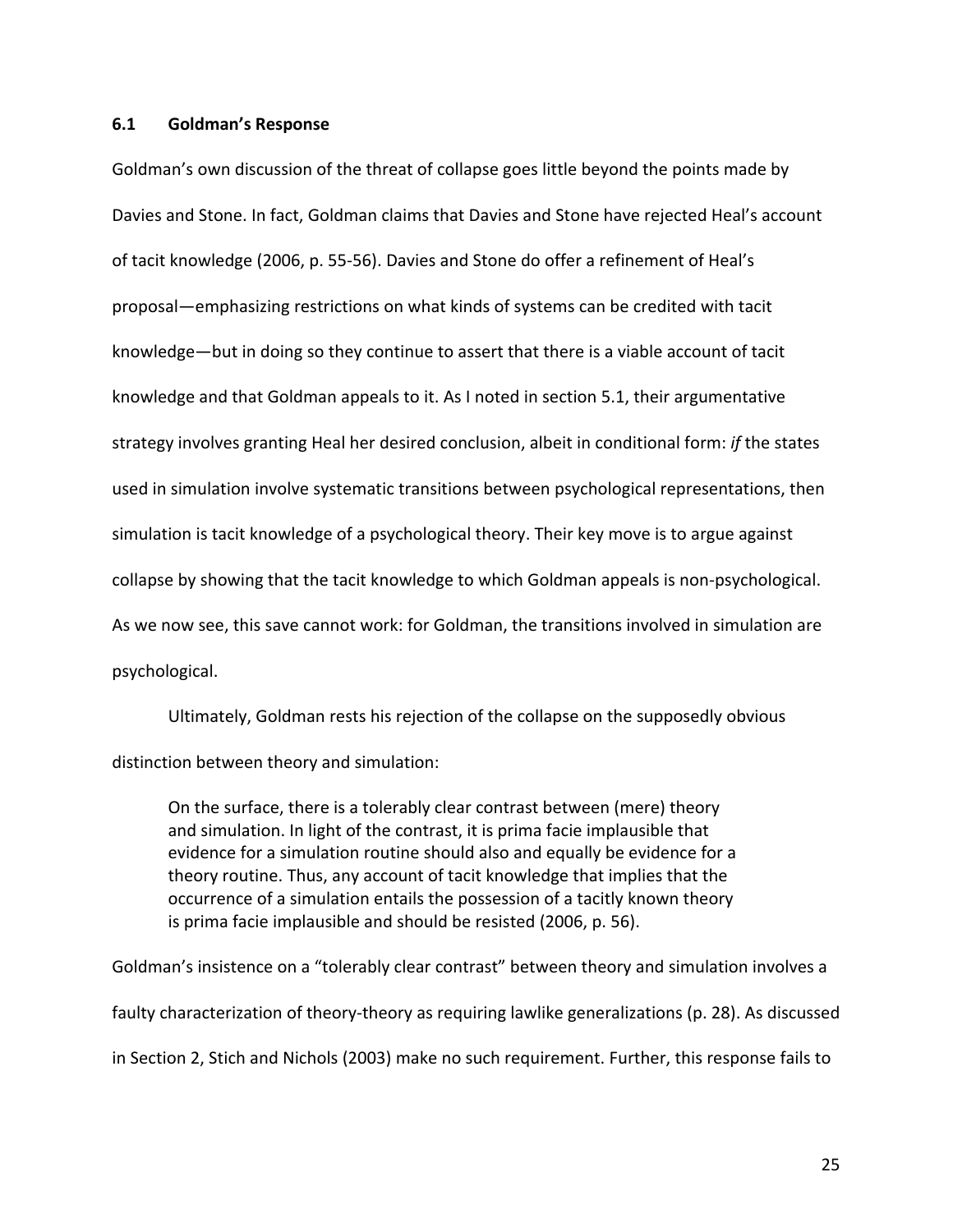acknowledge the challenge that the threat of collapse poses to simulation: the threat comes about precisely because the distinction between theory and simulation is not clear.

Most importantly, Goldman has the issue turned around. What needs to be established is that there is a distinction between the accounts of mindreading offered by simulation theory and theory-theory, such than an account of tacit psychological knowledge would be differentially related to each of them. To simply declare that such a distinction exists, and then challenge any account of tacit knowledge to meet it, is to move in the wrong direction. Goldman has not managed to save his account of simulation from collapse.<sup>19</sup>

One might resist this claim by suggesting I have begged the question against Goldman. Why does the burden for reconciling simulation with theories of tacit knowledge fall to proponents of simulation and not to those advocating theory-theory? The claim may seem especially unfair, considering that theory-theorists have not said much about tacit knowledge either. I concede that both sides have work to do in this regard, but I do not consider this demand on Goldman, and other simulationists, to be unreasonable. The request emerges from the dialectic structure of the debate over the nature of mindreading. While theory-theorists have not done much to connect their account of tacit theory to the Evans-Davies proposal, they have advanced the theory-theory approach against the background assumption that such a proposal is available. Simulation, in contrast, emerged as an *alternative* to the dominant,

 $19$  In fact, it may be one of the virtues of Goldman's (2006) account that encourages the collapse. Goldman is critical of theory-theory accounts, in part, because of their focus on propositional attitudes like belief and desire. He urges that we look for a more "comprehensive account of mindreading" (2006, p. 20) that can account for other mental states (emotions, feelings, etc.) as well, and he intends simulation as just such an account. By using one's own decision-making capacities, Goldman insists that the simulator enjoys broad access to a range of mental states. Given that Goldman's account is directed toward increasing the number of mental states that are inputted into one's subpersonal mechanisms for simulation, it seems unlikely that he would welcome a rescue of his account that involved stripping the inputs to simulation from their mental predication as Davies and Stone (2001) propose.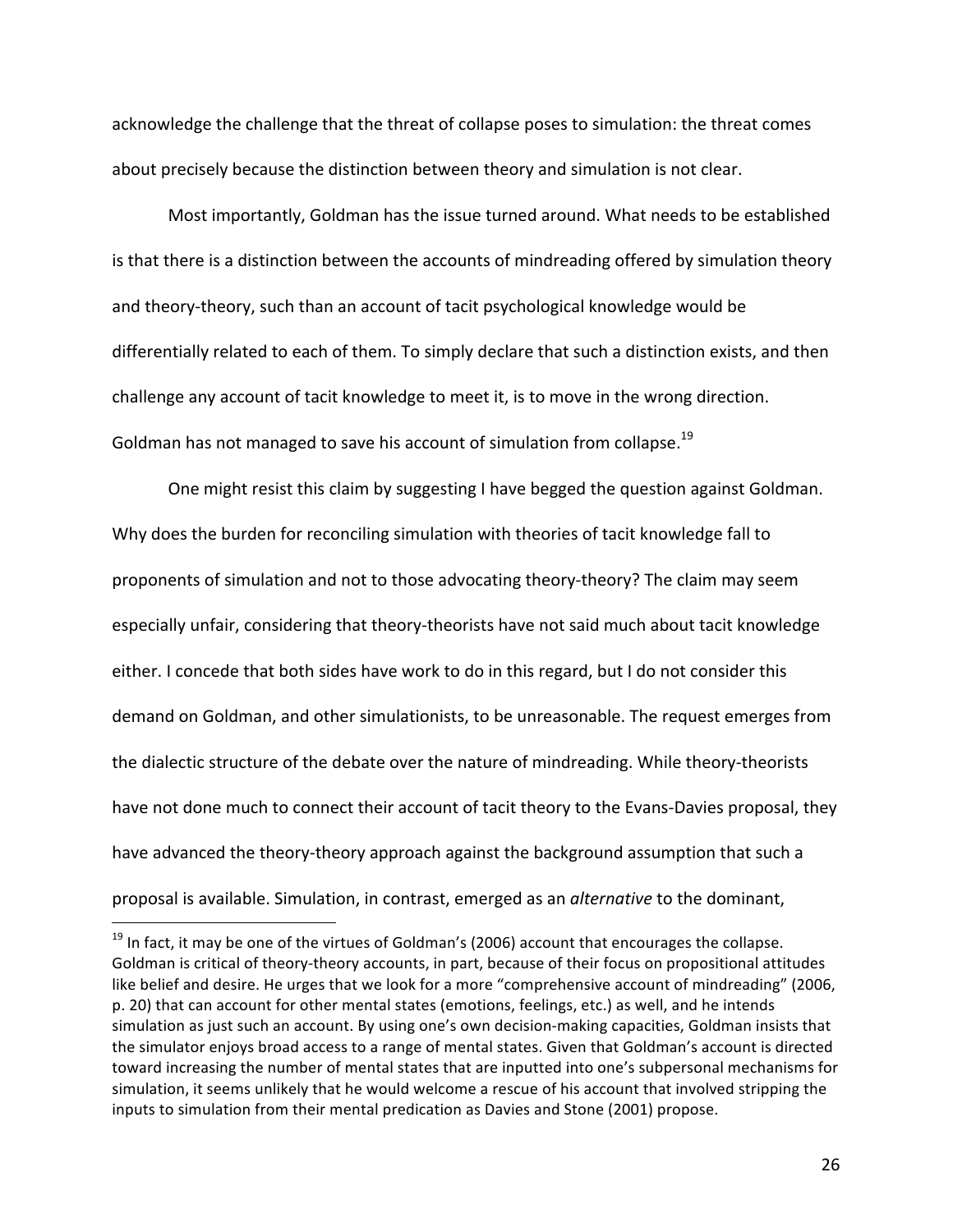theory-theory view. It earns a spot on the list of candidate characterizations of this ability only insofar as it is reasonably distinct from other views already in play.

#### **6.2** Rejecting the Evans-Davies Account

One could continue to press the point on Goldman's behalf, by rejecting the Evans-Davies account of tacit knowledge via which the collapse is achieved. Currie and Ravenscroft (2002) suggest this response to Heal's alleged demonstration of simulation's collapse into tacit theory, stating: "this result is more apt to be taken as a refutation of the theory of tacit knowledge from which it is derived than a serious objection to simulationism" (2002, p. 58).

If simulationists respond in this way, it would prevent the collapse of simulation into theory, but it would hinder the study of mindreading in at least two respects. First, this move would push the debate backward rather than forward. One needs a principled reason to reject the Evans-Davies account of tacit knowledge, and none-other than distaste for its implications—has been given. At the very least, an alternative account of tacit knowledge should be proposed and should be shown to have distinct advantages over its rival. In the absence of such a viable alternative, it is unclear that anything would be gained by this rejection. To dismiss the Evans-Davies account of tacit knowledge simply to perpetuate the contrast between theory and simulation is to privilege the debate over its resolution.

Second, and more importantly, the Evans-Davies account offers an important advantage for the study of mindreading. Specifically, it offers a way of determining—empirically—which of two (or more) alternative tacit theories is the one actually being used by the person to whom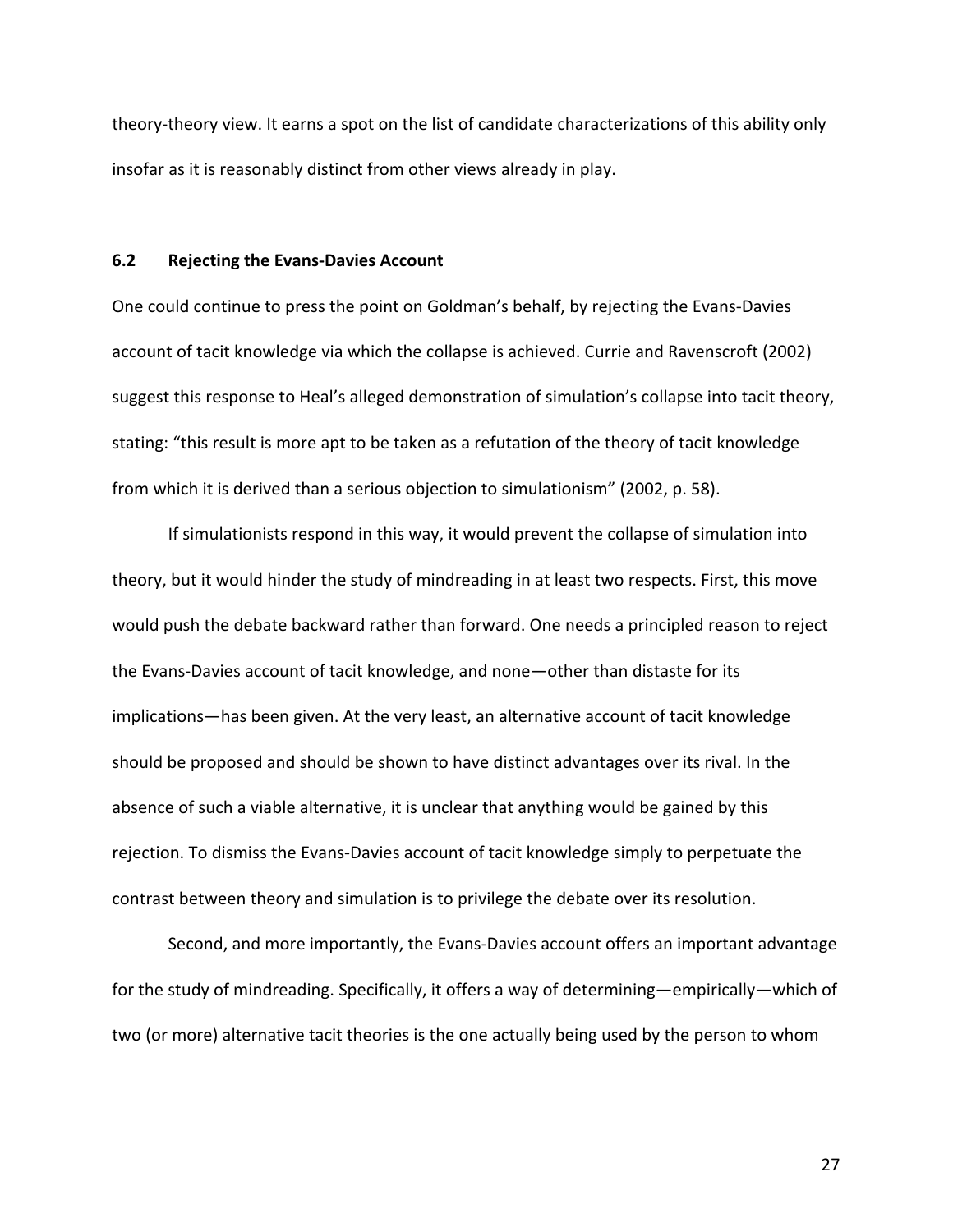the tacit knowledge is attributed.<sup>20</sup> That is, it suggests a strategy by which various accounts of mindreading can be investigated in psychology and neuroscience. Recall the mirroring constraint discussed in section 4.1. This constraint, as given by the Evans-Davies account, stipulates a tight match between the inferential structure of the theory and the causalexplanatory structure of the knower. Davies' uses the example of the letter-sound correspondence rules that are tacitly known by those who can read a given language. The account he gives is rather generic, stating what would have to be the case to establish the existence of a rule of the form "all words that start with d should be pronounced /D/." This example works fine for his purpose of illustrating the account of tacit knowledge. In psycholinguistics, researchers push the issue further, designing experiments that tease apart similar spelling-to-sound translation rules. By giving people sets of plausible nonwords to pronounce (e.g., items like *gebful* and *gebic*), for example, researchers can determine which tacit theory of spelling-sound relations best matches a speaker's performance. $^{21}$ 

The same method is at work in empirical studies of mindreading. Since the creation of the false belief task (Wimmer & Perner, 1983), psychologists have been designing experiments to test when the ability to mindread emerges and how the ability should best be characterized.

 $\overline{a}$ 

<sup>&</sup>lt;sup>20</sup> Technically, Evans' (1985) initial proposal offers a way of distinguishing a structured tacit theory from a non-structured tacit theory. Davies' modifications to the account allow for ways of differentiating between alternatively structured tacit theories.

 $21$  For example, Treiman and Kessler (2006) use this framework to argue that the sound-to-spelling rules used in reading are best characterized as statistical regularities. Words like *gebic* and *gebful* are interesting because 'g' has both a hard and a soft pronunciation. The hard pronunciation,  $/g/$ , is found in words derived from Latin, whereas the soft pronunciation,  $/d_3/$ , comes from words incorporated into English from Romance languages (and so tends to occur proceeding vowels such as 'e', 'i', or 'y'). Most literate English speakers are not aware of the origins of English spelling, much less the differences in pronunciation associated with the roots of words. And yet, when tested on nonwords like those above, their performance showed sensitivity to the distinction between Latinate and Romance roots. Treiman and Kessler thus conclude that the sound-to-spelling rules (tacitly) known by speakers of English are sensitive to roots and context. This conclusion reveals implicit endorsement of the mirroring constraint.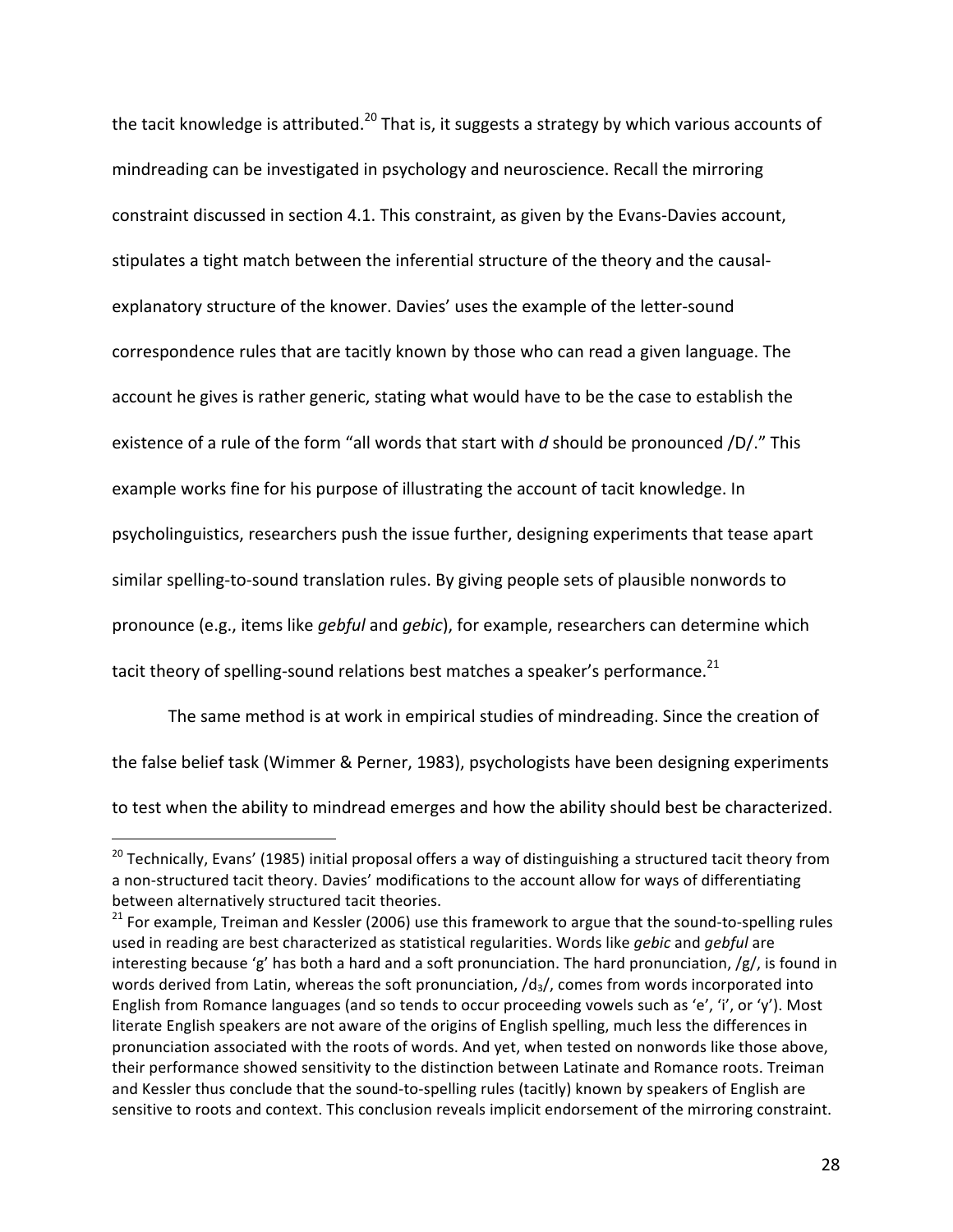The resulting literature is immense, and the debates are ongoing. Review of these studies would require far more space than I have available here. Even though the nature of mindreading unsettled, the empirical methods used to investigate this question suggest at least implicit appeal to the Evans-Davies view of tacit knowledge: the knowledge being attributed to the mindreader must match the causal-explanatory structure exhibited by her responses. To abandon the Evans-Davies account of tacit knowledge would be to drive a wedge between the philosophical and empirical approaches to mindreading, which up until now have been complementary. 

# **6.3 Simulation's Explanatory Depth**

Wringe (2009) suggests a more modest victory for simulation. He concedes the threat of collapse—simulation is a version of theory-theory—but argues that, nonetheless, simulation may be preferable to other accounts of mindreading because it offers the most explanatory depth. This claim is intriguing, and is consistent with what I have argued thus far. My rejection of Davies and Stone's attempted save of simulation shows that Goldman's account of processdriven simulation, and accounts of simulation more generally, collapse into views of mindreading via appeal to tacit, theoretical knowledge of psychological states. But nothing in what I have argued suggests that simulation collapses into a particular version of theory-theory already on offer, nor have I shown that Goldman's view is false. Indeed, Goldman's view could turn out to best amongst the alternatives, although all options on the table are versions of theory-theory.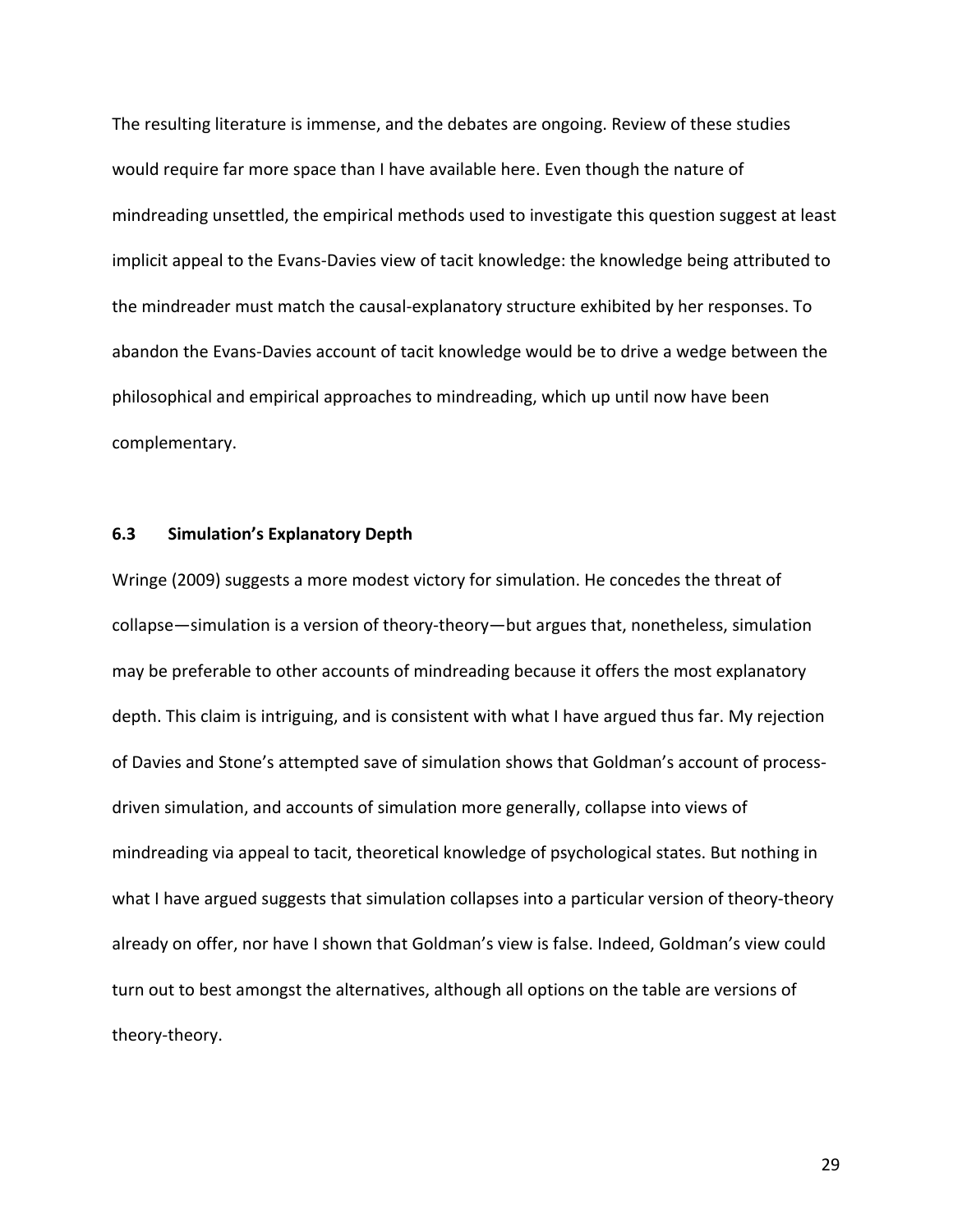Does simulation have more explanatory depth than theory-theory? Wringe characterizes depth as an explanatory virtue captured by the following principle:

*Asymmetry:* Of two alternative true explanations, A and B of a phenomenon P, where A is true in virtue of the truth of *B*, while *B* is not true in virtue of the truth of *A*, *B* has the greater explanatory depth (2009, p. 228).

Wringe argues that this asymmetry principle reveals the explanatory strengths that simulation has over theory. Vindication of simulation (B) as the true account of mindreading would show theory-theory (A) to be true, but the reverse does not hold. Vindication of theory-theory would not thereby confirm the truth of simulation. Simulation thus has more depth than theory.

There are reasons to be concerned with Wringe's asymmetry principle, as it seems to capture cases of both explanatory *depth* and explanatory *breadth*. That is, the asymmetry principle will privilege explanations of the *B*-type when they offer more low-level detail than those of the A-type (depth), but it will also privilege B-type explanations that apply to a broader range of cases than those of the A-type (breadth).<sup>22</sup> For now, we can set these concerns aside and simply ask whether simulation and theory fit the asymmetry principle in the way Wringe has proposed.

If theory-theory is understood generically, in the way that Stich and Nichols (2003) recommend, then it appears that simulation does indeed have more depth than theory-theory. After all, there are many different types of tacit psychological theory that would reveal the Stich

 $22$  This ambiguity can be seen in the non-mindreading examples Wringe provides. The first is an explanation of a particular instance of finding a colleague is out of her office. In this case, he proposes that the fact that it is a national holiday (B) has more explanatory depth than the fact that her car is not parked in the usual spot (A). The second is an explanation of why a round peg will not find into a square hole. Here the geometric explanation (A) is characterized as having less depth than the explanation of the electrostatic particles of the peg and hole (B). The former appears, at least to me, to be a case of breadth, whereas the latter is one of depth.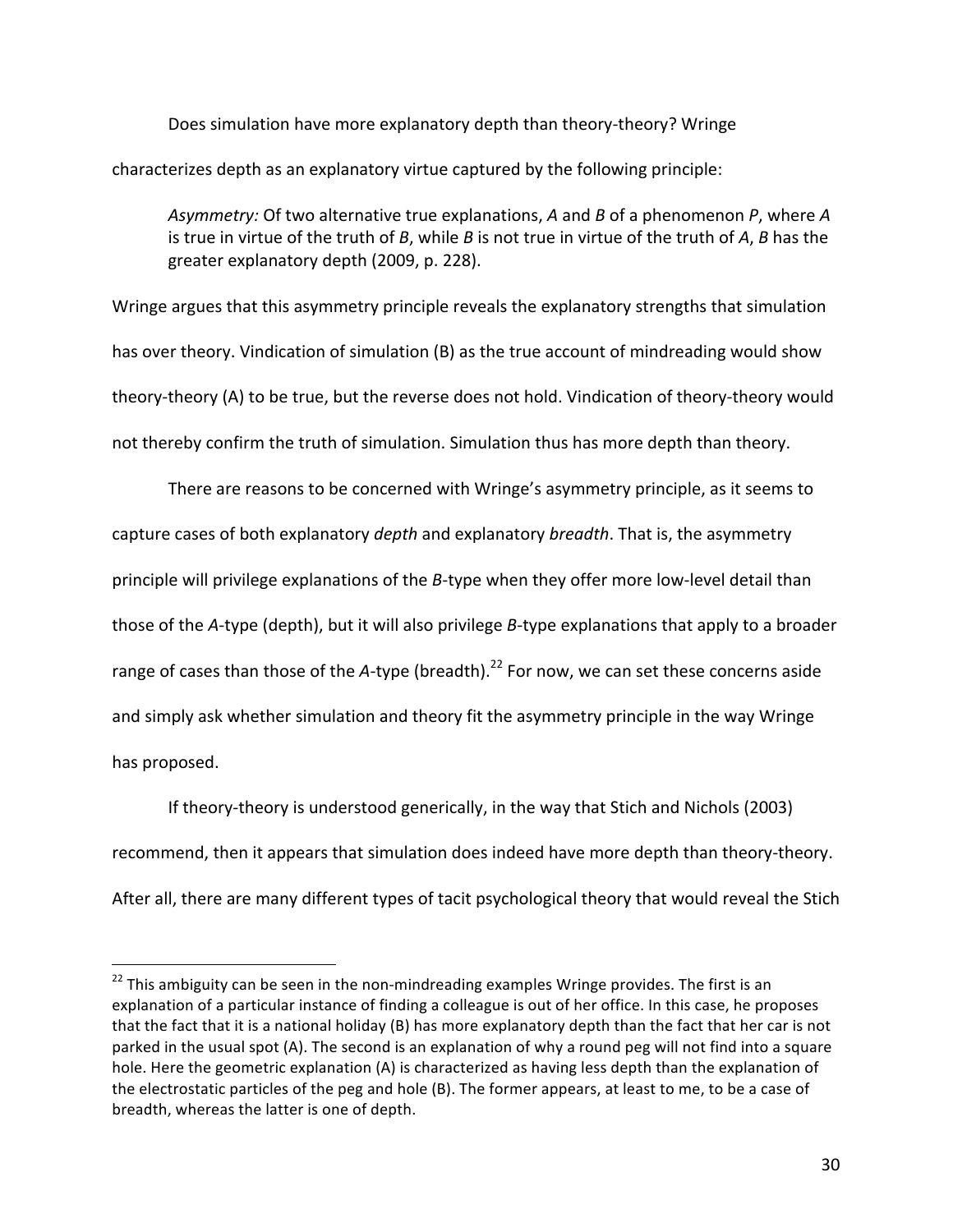and Nichols' account to be the right one, but only one that would vindicate Goldman's. But, as I noted in section 2.1, there are many other versions of theory-theory on offer. Both Fodor (1987) and Botterill (1996), for example, offer specific—and distinct—characterizations of the tacit psychological theory that mindreading involves. If either of these accounts were shown to be the correct one, then they would also have more depth than theory-theory broadly construed. Thus, simulation seems to earn its depth not by the focus on simulation *per se*, but by providing a level of detail that comes along with the focus on simulation.

Prior to knowing which of these accounts of mindreading is the right one, speculations about this (or any other) explanatory virtue are premature. The asymmetry principle can only be employed when making comparisons between two alternative *true* explanations.<sup>23</sup> In the debate over the nature of mindreading, we are still in search of a single, true explanation. My hope is that conceding the collapse of simulation into theory, as I have urged here, will accelerate the search. There are many issues left to resolve, but their resolution will come from within the theory-theory framework, not from a debate between theory and simulation.

# **7. Conclusion**

 $\overline{a}$ 

In this paper I have argued that Goldman's view of process-driven simulation collapses into an account of mindreading as tacit psychological knowledge, and that the collapse has implications for other simulation and hybrid views as well. The study of mindreading is an interdisciplinary pursuit, connecting research programs in philosophy, developmental psychology, comparative

<sup>&</sup>lt;sup>23</sup> Wringe is sensitive to this point, as revealed in the following statement of his claim: "the simulationist explanation of our capacity to ascribe folk psychological states is  $-$  if true  $-$  deeper, and thus better than the theory theorist's account" (2009, p. 229).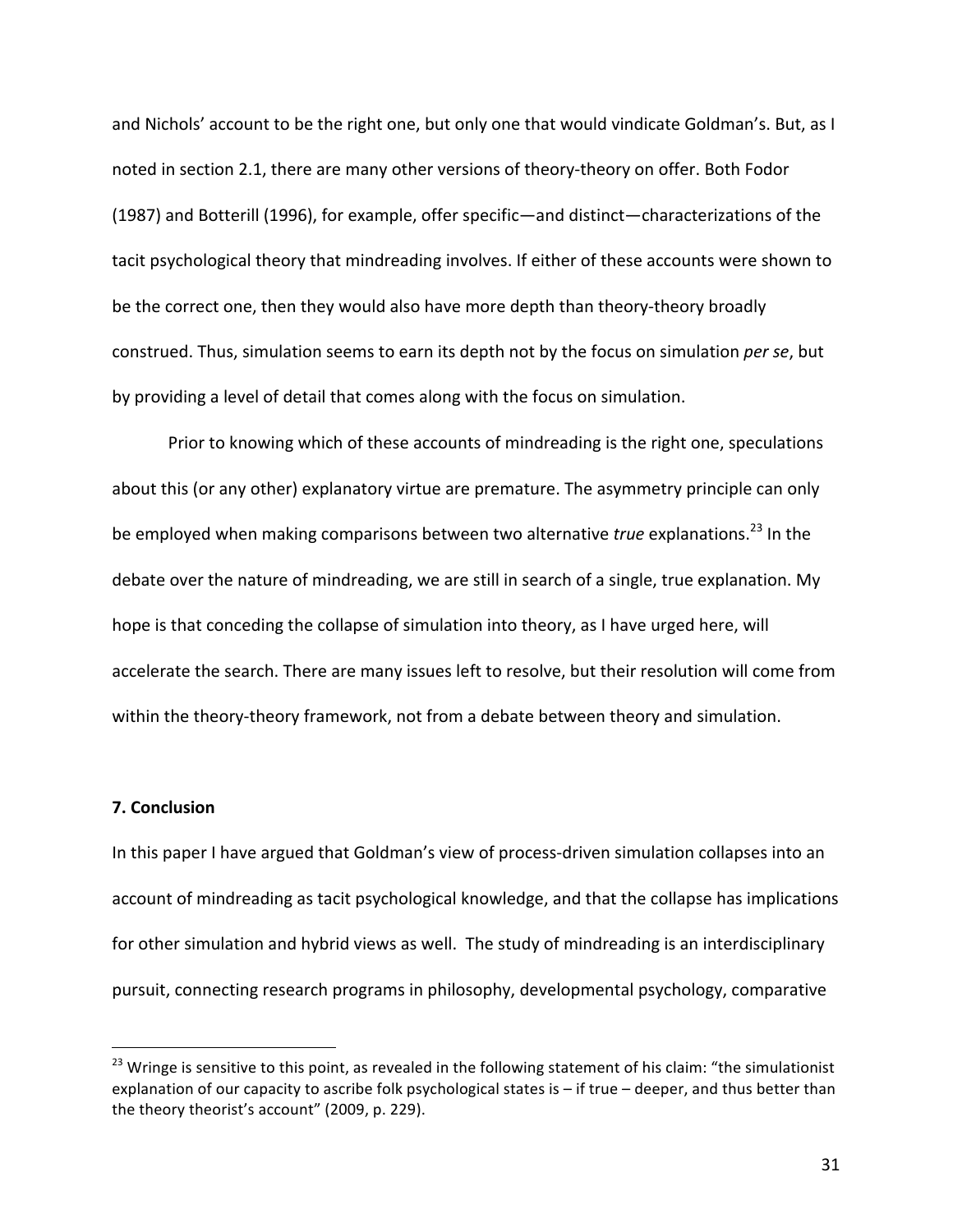ethology, neuroscience, psychiatry, and many others. The articulation of simulation and theory views has shaped the nature of research programs in these other areas. Recasting the terms of the debate as I suggest could influence how research in these other areas proceeds, and may illuminate possible strategies for identifying, once and for all, the nature of mindreading.

# **Acknowledgements**

Warm thanks to Philipe Chuard, John Heil, William Ramsey, and Philip Robbins for their thoughtful comments and suggestions on earlier drafts of this paper. Thanks also to Paul Bello and Marcello Guarini for organizing this special issue, and to two anonymous reviewers from Cognitive Systems Research.

# References

Baron-Cohen, S. (1995). *Mindblindness*. Cambridge, MA: MIT Press.

Botterill, G. (1996). Folk psychology and theoretical status. In P. Carruthers & P. K. Smith

(Eds.), *Theories of theories of mind* (pp. 105–119). Cambridge, UK: Cambridge University

Press. 

Carruthers, P. (1996). Simulation and self-knowledge: A defense of theory-theory. In P.

Carruthers & P.K. Smith (Eds.) *Theories of theories of mind* (pp. 22–38). Cambridge, UK:

Cambridge University Press.

Carruthers, P. (2006). *The architecture of the mind*. Oxford, UK: Oxford University Press.

- Currie, G. & Ravenscroft, I. (2002). *Recreative minds: imagination in philosophy and* psychology. Oxford, UK: Oxford University Press.
- Davies, M. (1987). Tacit knowledge and semantic theory. Can a 5% differences matter? *Mind, 96*, 441–462.

Davies, M. (1989). Tacit knowledge and subdoxastic states. In A. George (Ed.), *Reflections on*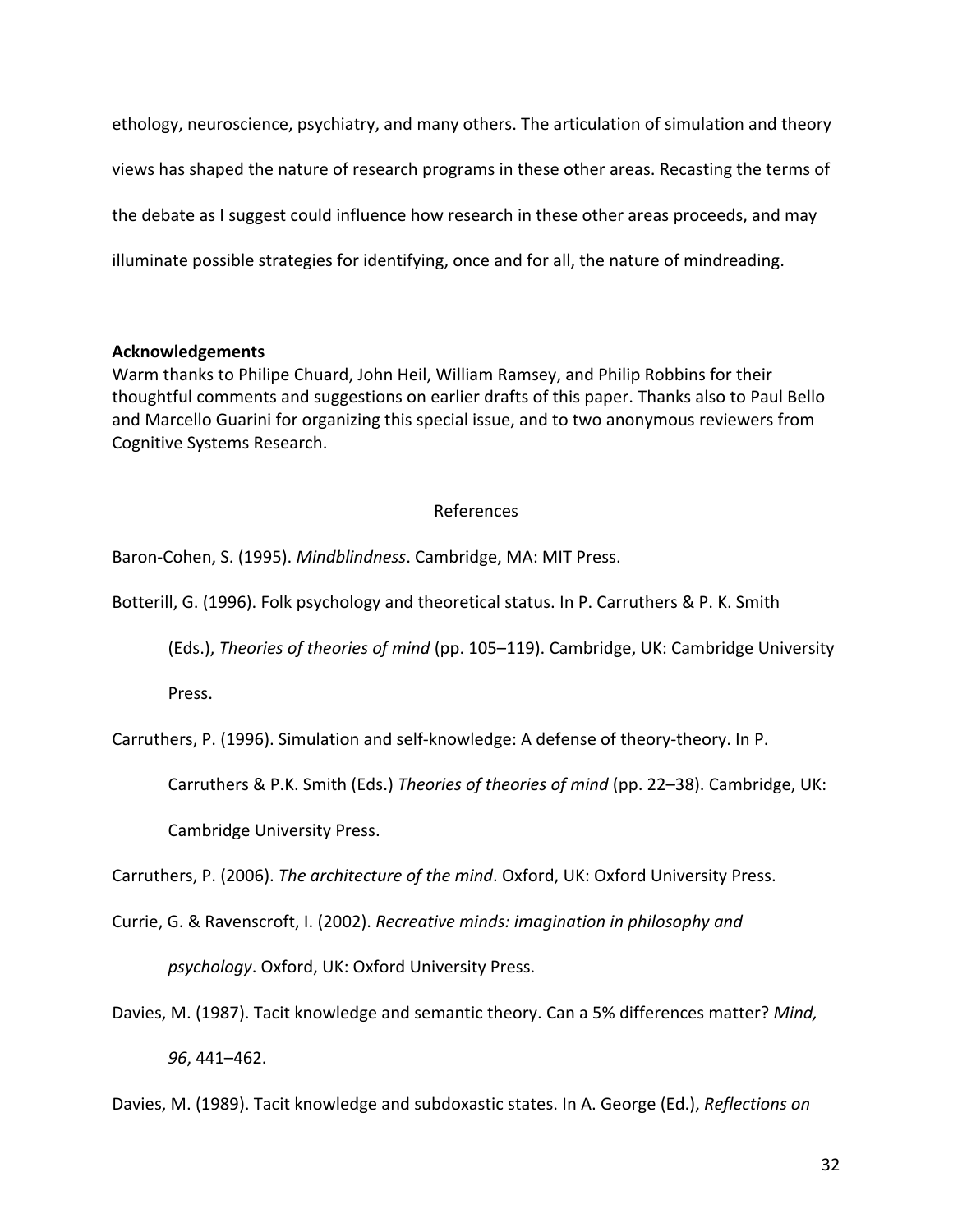*Chomsky*. New York, NY: Blackwell. 

Davies, M. (1995). Two notions of implicit rules. *Philosophical Perspectives, 9,* 153–183.

Davies, M. & Stone, T. (2001). Mental simulation, tacit theory, and the threat of collapse. *Philosophical Topics, 29*, 127–173. 

Dennett, D. (1987). *The intentional stance*. Cambridge, MA: MIT Press.

Evans, G. (1985). Semantic theory and tacit knowledge. In G. Evans *Collected Papers*. Oxford, UK: Clarendon Press.

Fodor, J. (1987). *Psychosemantics*. Cambridge, MA: MIT Press.

- Fodor, J. (1992). A theory of the child's theory of mind, *Cognition*, 44, 283–296.
- Goldman, A. I. (1989). Interpretation psychologized. Mind and Language, 4, 161-185. Reprinted in M. Davies & T. Stone (Eds.), *Folk psychology: The theory of mind debate*, Oxford, UK: Blackwell Publishers, 1995.
- Goldman, A. I. (2006). *Simulating minds: The philosophy, psychology, and neuroscience of* mindreading. Oxford, UK: Oxford University Press.
- Gordon, R. (1986). Folk psychology as simulation. *Mind and Language*, 1, 158–171. Reprinted in M. Davies & T. Stone (Eds.), *Folk psychology: The theory of mind debate*, Oxford, UK: Blackwell Publishers, 1995.
- Gordon, R. (1995). Simulation without introspection or inference from me to you. In T. Stone & M. Davies (Eds.) *Mental simulation: Evaluations and applications*. Oxford, UK: Blackwell.
- Gordon, R. (2008). Beyond mindreading. *Philosophical Explorations, 11*, 219–222.

Harris, P. (1989). *Children and emotion*. Oxford, UK: Blackwell Publishers.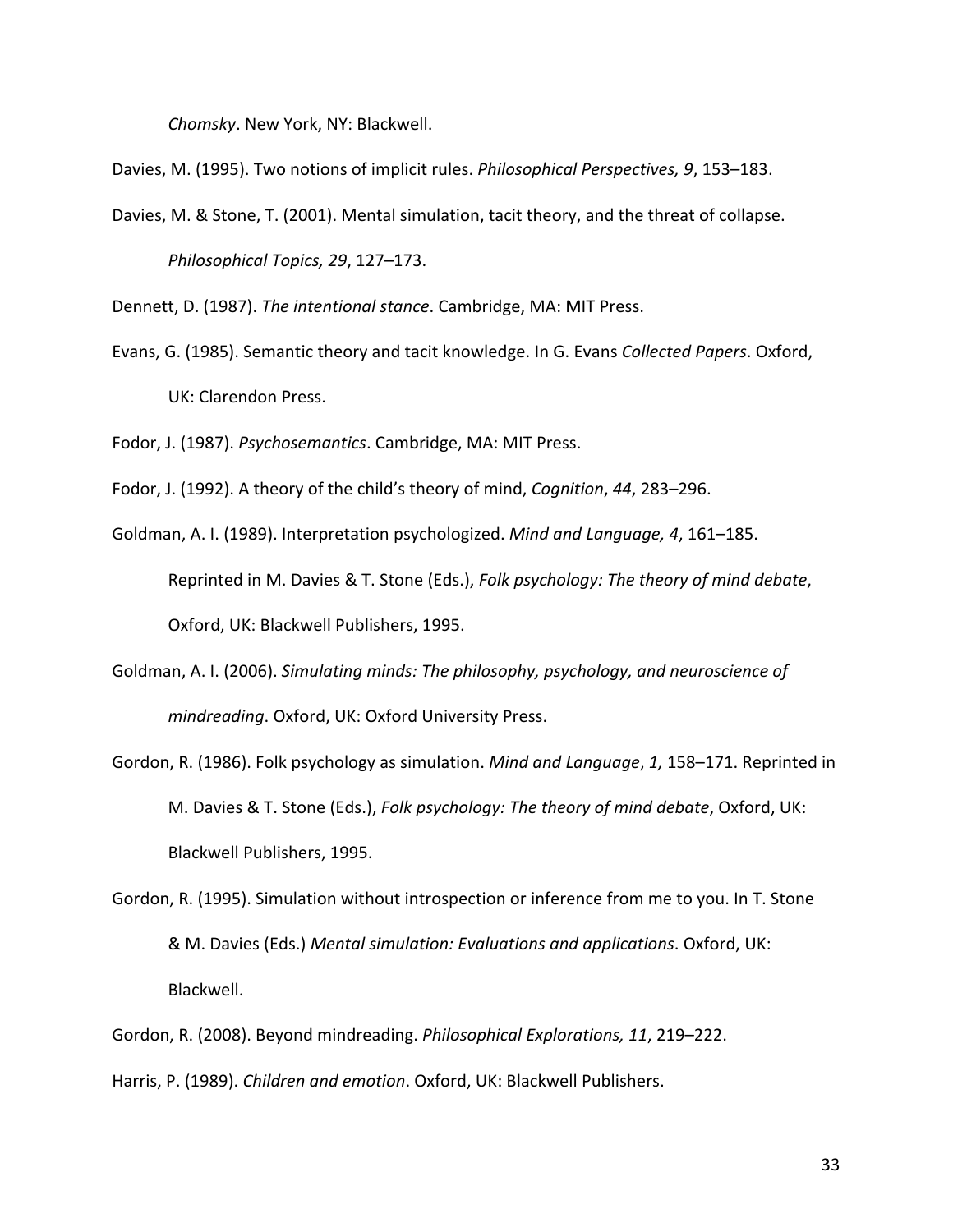- Heal, J. (1986). Replication and functionalism. In J. Butterfield (Ed.) Language, mind, and logic. Cambridge, UK: Cambridge University Press.
- Heal, J. (1994). Simulation vs. theory-theory: What's at issue? In C. Peacocke (Ed.), Objectivity, simulation, and the unity of consciousness. Oxford, UK: Oxford University Press.
- Heal, J. (1998). Co-cognition and off-line simulation, *Mind and Language*, 13, 477–498.
- Heal, J. (2003). *Mind, reason, and imagination: Selected essays in philosophy of mind and language*. Cambridge, UK: Cambridge University Press.
- Jackson, F. (1999). All that can be at issue in the theory-theory simulation debate. *Philosophical Papers, 28*, 77–96.
- Jackson, F. (2000). Psychological explanation and implicit theory, *Philosophical Explorations*, *1,* 83–95.
- Kripke, S. (1982). Wittgenstein on rules and private language: An elementary exposition. Cambridge, MA: Harvard University Press.
- Mitchell, J. P. (2005). The false dichotomy between simulation and theory-theory: The argument's error. *TRENDS in Cognitive Sciences, 9,* 363-364.
- Morton, A. (1980). *Frames of mind: Constraints on the common sense conception of the* mental. Oxford, UK: Oxford University Press.
- Nichols, S. (2002). Folk psychology. In L. Nadel (Ed.) *Encyclopedia of cognitive science*. London, UK: Nature Publishing Group.
- Peacocke, C. (1994). The issues and their further development. In C. Peacocke (Ed.), *Objectivity*, simulation, and the unity of consciousness (pp. xi-xxvi) . Oxford, UK: Oxford University Press.